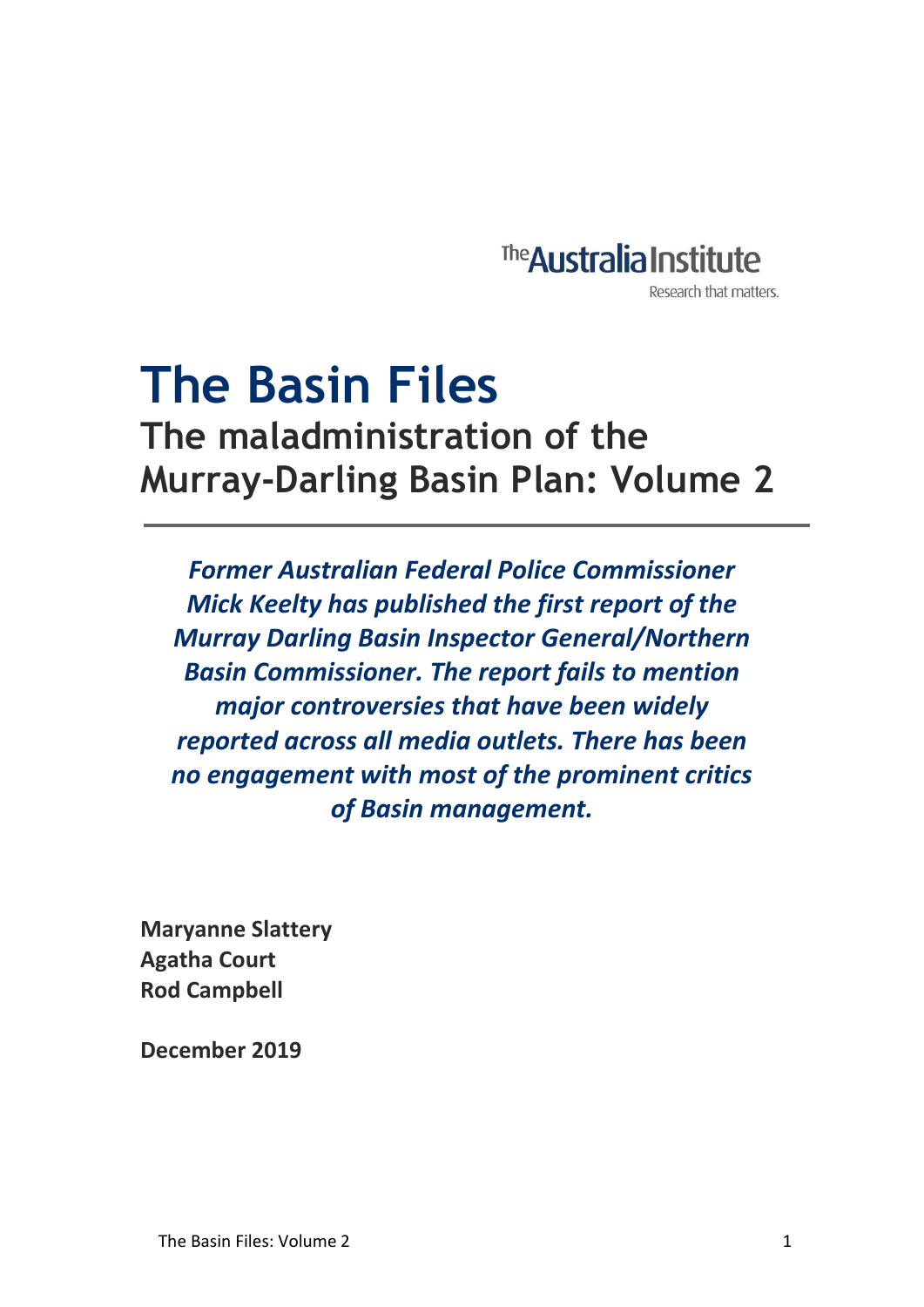# **ABOUT THE AUSTRALIA INSTITUTE**

The Australia Institute is an independent public policy think tank based in Canberra. It is funded by donations from philanthropic trusts and individuals and commissioned research. We barrack for ideas, not political parties or candidates. Since its launch in 1994, the Institute has carried out highly influential research on a broad range of economic, social and environmental issues.

# **OUR PHILOSOPHY**

As we begin the 21st century, new dilemmas confront our society and our planet. Unprecedented levels of consumption co-exist with extreme poverty. Through new technology we are more connected than we have ever been, yet civic engagement is declining. Environmental neglect continues despite heightened ecological awareness. A better balance is urgently needed.

The Australia Institute's directors, staff and supporters represent a broad range of views and priorities. What unites us is a belief that through a combination of research and creativity we can promote new solutions and ways of thinking.

# **OUR PURPOSE – 'RESEARCH THAT MATTERS'**

The Institute publishes research that contributes to a more just, sustainable and peaceful society. Our goal is to gather, interpret and communicate evidence in order to both diagnose the problems we face and propose new solutions to tackle them.

The Institute is wholly independent and not affiliated with any other organisation. Donations to its Research Fund are tax deductible for the donor. Anyone wishing to donate can do so via the website at [https://www.tai.org.au](https://www.tai.org.au/) or by calling the Institute on 02 6130 0530. Our secure and user-friendly website allows donors to make either one-off or regular monthly donations and we encourage everyone who can to donate in this way as it assists our research in the most significant manner.

Level 1, Endeavour House, 1 Franklin St Canberra, ACT 2601 Tel: (02) 61300530 Email: [mail@tai.org.au](mailto:mail@tai.org.au) Website: [www.tai.org.au](http://www.tai.org.au/)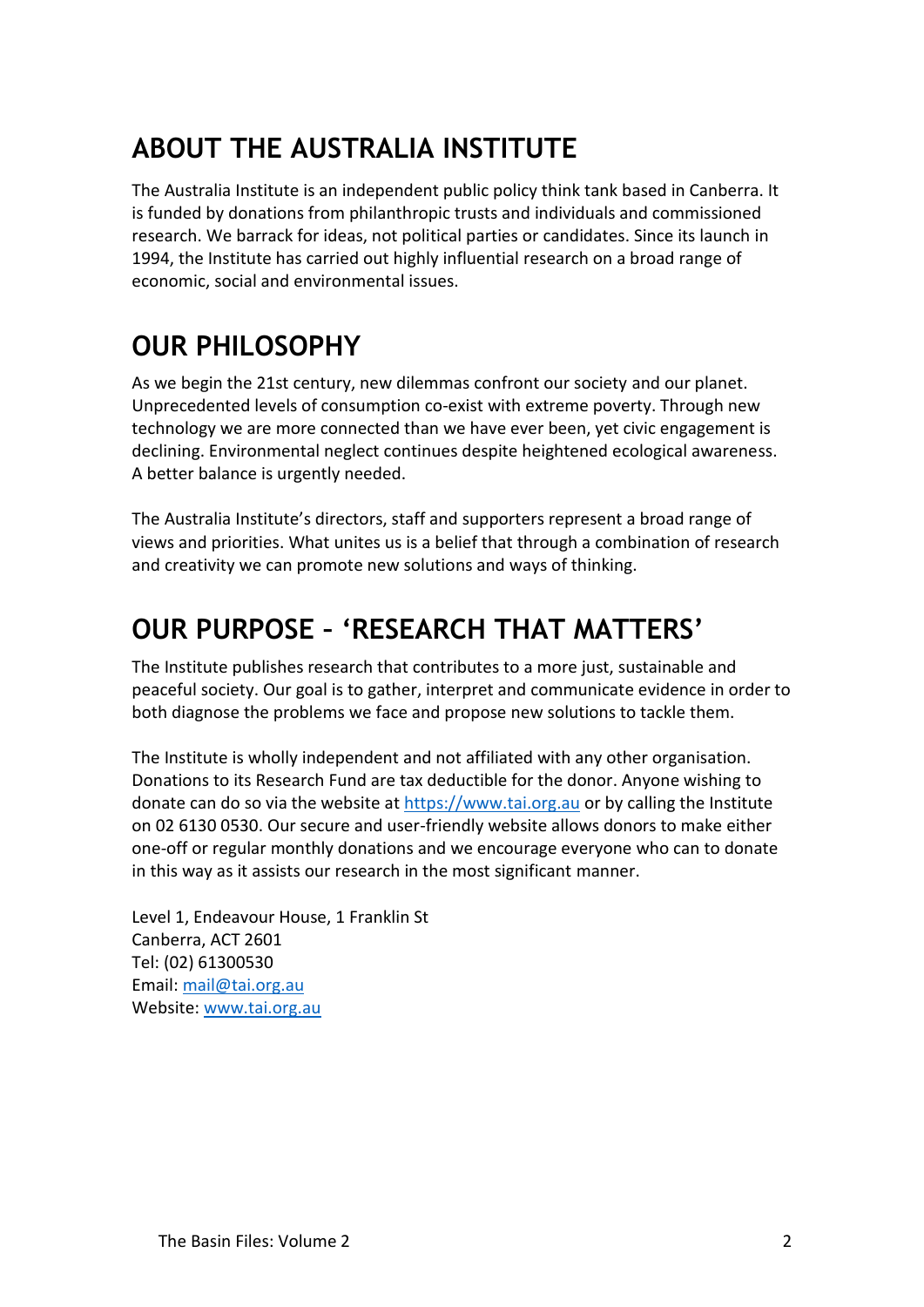# **Summary**

Former Australian Federal Police (AFP) Commissioner Mick Keelty was appointed as the Northern Basin Commissioner in 2018, a position expanded to Basin (interim) Inspector General in 2019. In early December 2019 his first annual report was published. The report fails to even mention some of the most pressing issues in the northern Basin.

- The report makes no mention of floodplain harvesting, an issue described by the SA Royal Commission as "one of the most significant threats to water security in the Northern Murray-Darling Basin to both licence holders and downstream states."
- The report contains no clear discussion of the water efficiency program despite billions spent, decades of controversy and the Department of Agriculture's own auditor noting "instances where project documentation could not be located or was not readily available".
- While some mention was made of water purchases that have cost taxpayers into the hundreds of millions, the report mainly notes that these deals have been referred to the Australian National Audit Office. There is no investigation of topics the Auditors will not examine, such as the links of vendors to politicians and other well-connected Basin stakeholders.

A major controversary facing the Murray Darling Basin Authority (MDBA) is the draining of Menindee Lakes in 2016-17. That decision has contributed to the 2018-19 fish kills, brought forward the end of irrigated horticulture in the Lower Darling/Baaka and denied water to irrigators in the Murray. The Keelty report appears to accept the MDBA's justification without seeking alternate views. Instead the Keelty report concerns itself with the social media and PR strategies of water agencies at the time of the fish kills.

The report includes no discussion of the half-billion dollar Broken Hill Pipeline, with its long-hidden business case focused on benefits to northern cotton growers and mining companies.

The Keelty report gives a glowing review of the MDBA, seemingly because of their "ability to deliver succinct briefings on complex issues". By contrast, the South Australian Royal Commission found the MDBA was "non-transparent", has a "predilection for secrecy" and "has shown itself to be unwilling or incapable of acting lawfully." The report does not attempt to reconcile these differences.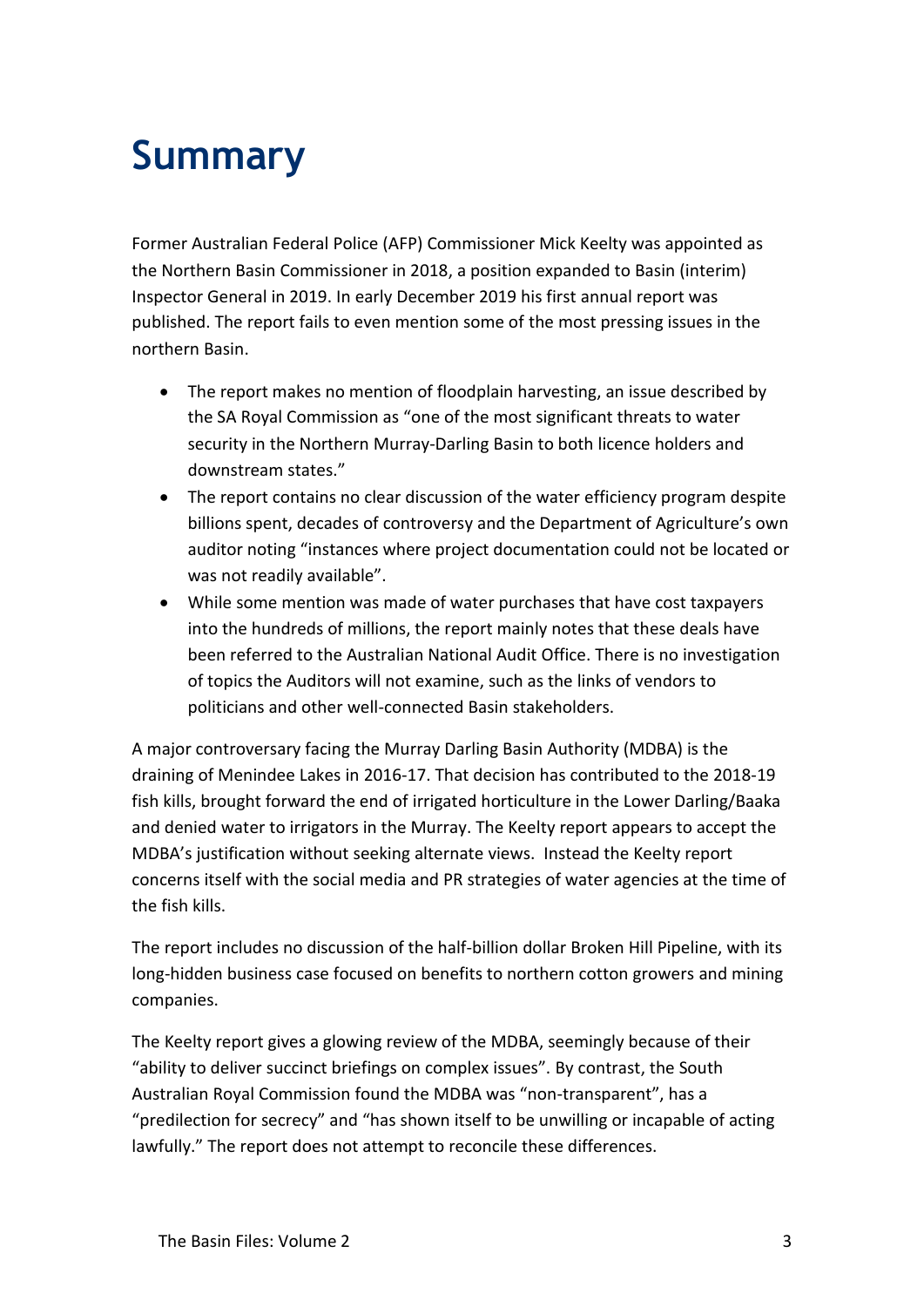The Keelty report is critical of the Department of Agriculture, not because of its demonstrated failure in delivering programs like water efficiency, but because it does not get projects done and money out the door fast enough.

The shortcomings of the Keelty report are likely exacerbated by Mr Keelty's lack of engagement with critics of Basin management. Mr Keelty and his team met extensively with water agencies in preparing their report, but appear not to have spoken to most of the most prominent critics of Basin management, such as Bret Walker (South Australian Royal Commissioner), Richard Beasley (Senior Counsel, South Australian Royal Commission), the Chair and members of the Northern Basin Advisory Committee), the landholder that alerted police to a \$20m fraud, prominent academics and The Australia Institute.

It is unreasonable to expect Mr Keelty to have investigated the myriad of issues affecting the Northern Basin. He started with no experience in water, had no powers and was poorly resourced with a team of only two former AFP investigators. However, even with those limitations, it is extraordinary that Mr Keelty failed to even mention the most highly fraught issues in the Northern Basin, particularly as they have been covered in hundreds of media stories across the complete range of Australia's media outlets. Many of these articles are compiled in this report.

The Inspector General role has been presented as an alternative to a Royal Commission. Governments and irrigation lobby groups that have opposed a Royal Commission now advocate for Mr Keelty to be given the powers of a Royal Commission. The support of these groups for Mr Keelty and his position, juxtaposed with Mr Keelty's lack of engagement with their critics should gives little confidence that the Basin's problems will be seriously addressed.

The Inspector General's Terms of Reference and powers are being discussed at the Murray-Darling Basin Ministerial Council on 17 December 2019. An amendment to the Commonwealth Water Act is then required to create the powers.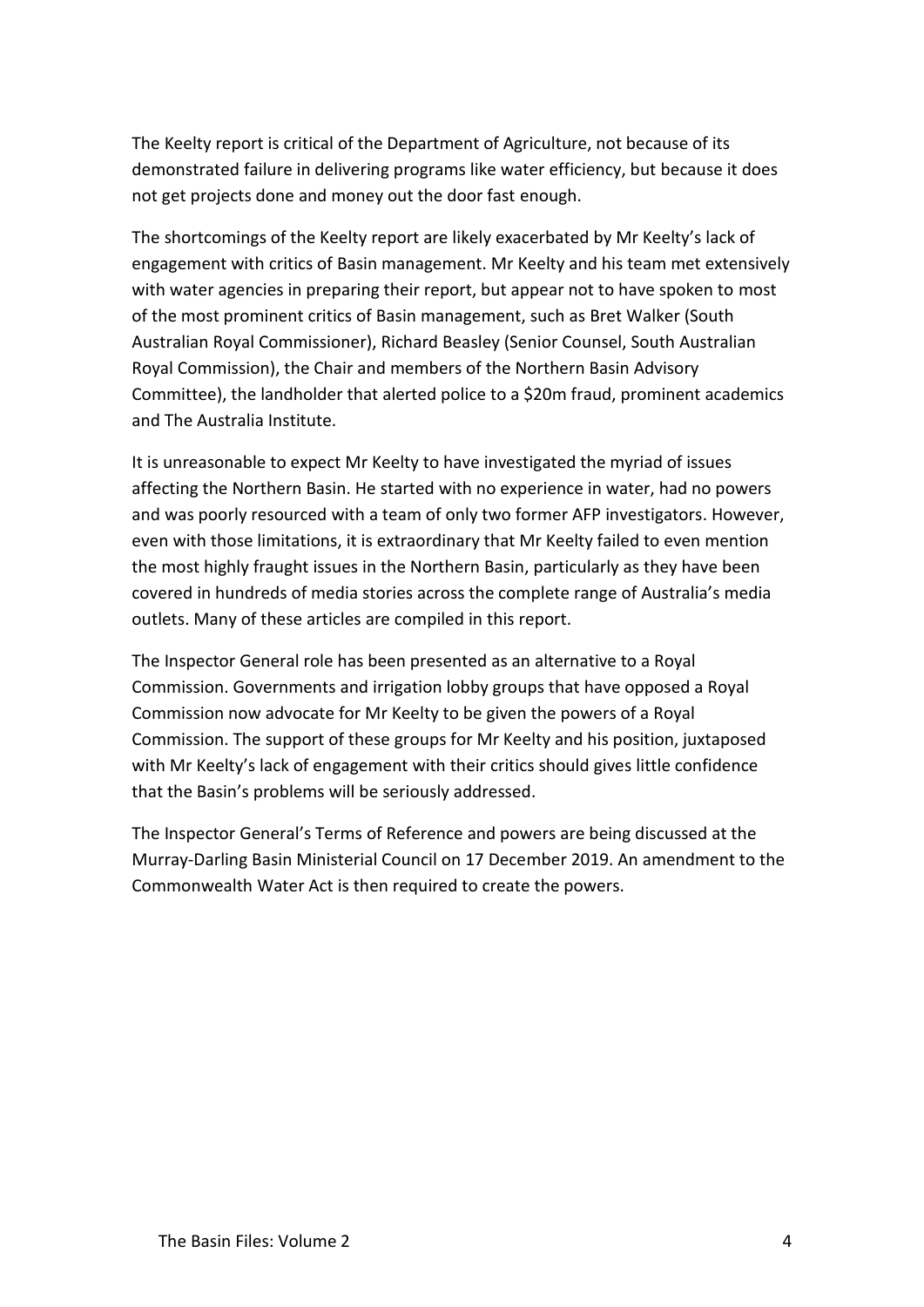# **Introduction**

Former Australian Federal Police (AFP) Commissioner Mick Keelty was appointed as the Northern Basin Commissioner in 2018, a position expanded to Basin (interim) Inspector General in 2019. His terms of reference were vague and he had no experience in water, no powers and limited resources for his investigation. He recently published his first annual report on the northern Basin. He could not be expected to solve all the northern Basin's problems in one report, given the environment he was working within. However, his failure to engage with critics of water agencies and the complete omission of major problematic topics, such as floodplain harvesting and the Commonwealth's efficiency program, is difficult to understand. Particularly when media coverage of these topics has been so extensive.

This report reviews the Keelty report and lists more than 80 media reports that Mr Keelty could have used to alert him to the problems in the Northern Basin, but were somehow overlooked. It also serves partly as a sequel to the *Basin Files - The Maladministration of the Basin Plan: Volume 1*, published in June 2018. That report is a compilation of more than 100 media stories exposing the maladministration and malfeasance in the implementation of the Basin Plan.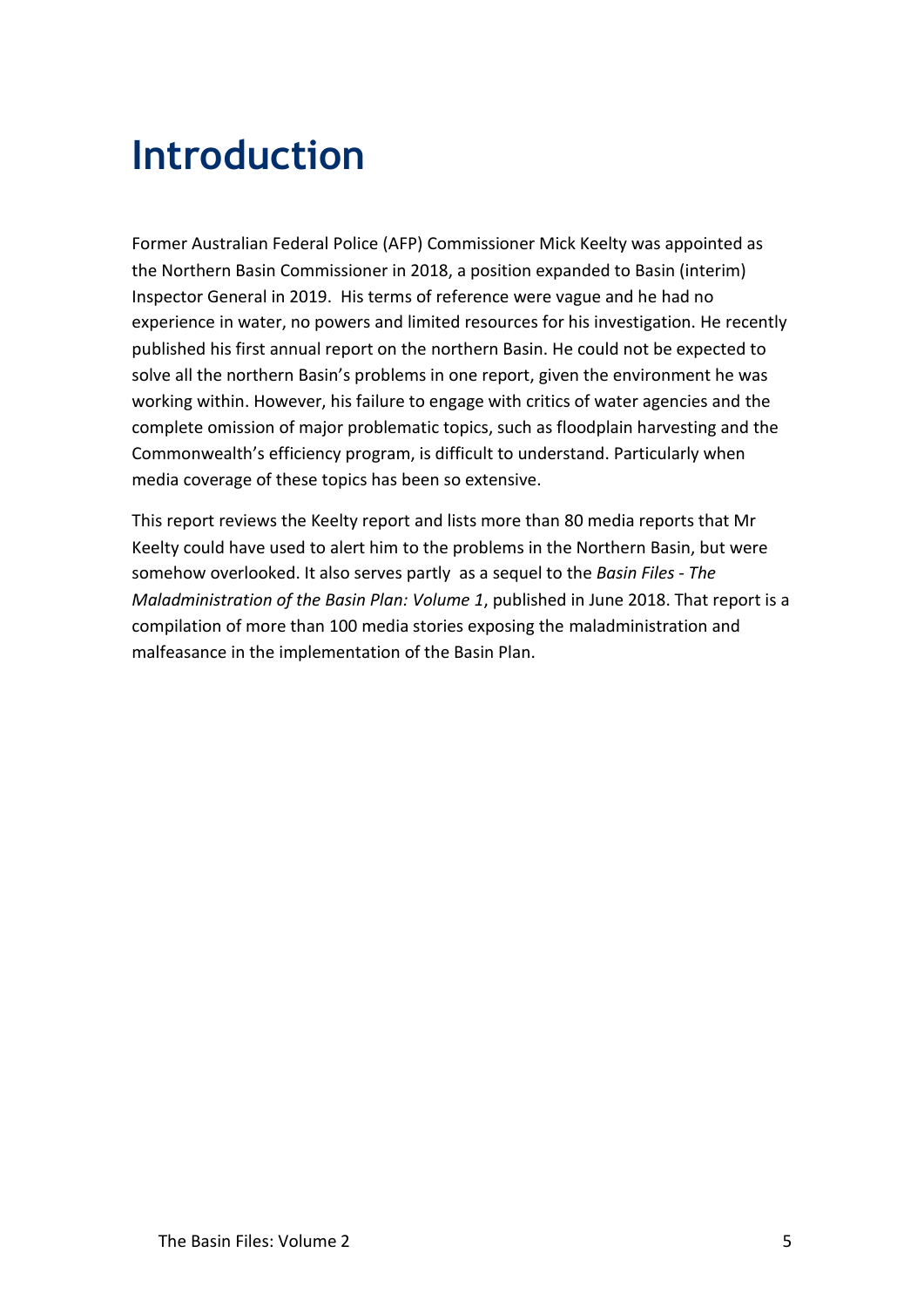# **Inspecting the Basin**

The roles filled by Mr Keelty of Northern Basin Commissioner and later expanded to (interim) Inspector General for the whole basin, came about as part of a political deal to pass amendments to the Basin Plan in 2018, particularly the Northern Basin Review. The Northern Basin Review recommended increasing the amount of water that could be taken for irrigation in the northern Basin by 70 gigalitres. This recommendation was based on flawed analysis and appeared to be politically influenced.<sup>1,2</sup>

The Northern Basin Review amendment was initially blocked by the Senate. Later, the Labor opposition agreed to support the amendment in return for a package of measures, which included the appointment of a Northern Basin Commissioner. The Northern Basin Commissioner's charter was to oversee the implementation of the Northern Basin Review recommendations and to monitor, audit and report annually on:

- implementing water-use compliance measures
- achieving Basin Plan environmental outcomes in the northern Basin
- scientific and technical information that will increase our understanding of northern Basin environmental needs
- environmental water activities in the northern Basin, including the Gwydir Wetlands, Macquarie Marshes and Narran Lakes
- involving Indigenous communities in managing and delivering water resources.<sup>3</sup>

Other than this, the position had limited powers. The Commissioner cannot compel agencies or witnesses, or subpoena documents. He relied completely on goodwill and co-operation from government agencies.

The Northern Basin Commissioner role has since expanded to cover the whole Basin and has been retitled as interim Inspector General. However, the role of Inspector

<sup>1</sup> Slattery and Campbell (2018) *Northern Disclosure: Rubbery figures in Murray Darling Basin Plan review*, <https://www.tai.org.au/content/northern-disclosure-rubbery-figures-murray-darling-basin-plan-review>

<sup>2</sup> Walker (2019) *Murray-Darling Basin Royal Commission Report,*  https://www.mdbrc.sa.gov.au/sites/default/files/murray-darling-basin-royal-commissionreport.pdf?v=1548898371

<sup>3</sup> Department of Agriculture (2019) *Northern Basin Commissioner,*  https://www.agriculture.gov.au/water/mdb/basin-plan/commitments/northern-basin-commissioner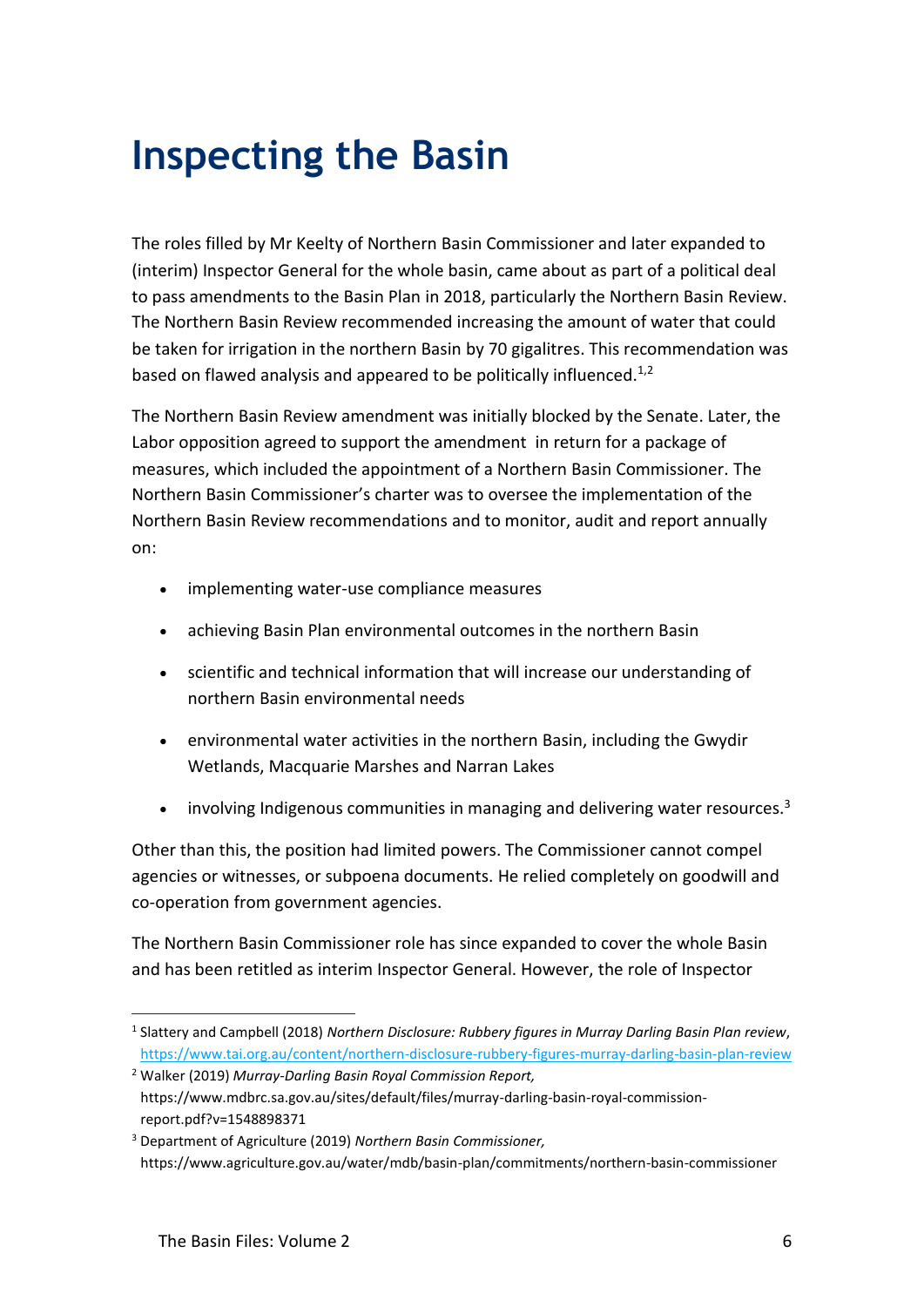General still has these problems. Terms of reference still need to be agreed and powers enshrined in legislation.

Both roles report to the Water Minister. This is potentially problematic as this Minister that has oversight for the implementation of the Basin Plan in the first place.

Mick Keelty AO APM and former Commissioner of the AFP was appointed to the Commissioner role and then the interim Inspector General role. Mr Keelty is well regarded by the Basin stakeholders he has engaged with. However, he has no experience in water policy and recruited a team from the AFP which also lacked water policy experience. With a total team of Mr Keelty and just two investigators, and with only 18 months to work on the first annual report, the learning curve must have been steep.

Mr Keelty quickly became known for his frank assessment of the Murray-Darling Basin as being "ripe for corruption". Headlines such as "Former AFP chief eyes water officials" appeared. However, the recently released first annual report of the Northern Basin Commissioner (the Keelty report) contains none of the hard-hitting findings or recommendations that these early stories suggested. 4

While the Commissioner's powers limited what Mr Keelty could access within water agencies, there was no limit on him talking to the many external critics of Basin management. He appears not to have engaged with any of the most prominent voices in the water debate, such as:

- Bret Walker (South Australian Royal Commissioner),
- Richard Beasley (Senior Counsel, South Australian Royal Commission),
- Mal Peters (former Chair Northern Basin Advisory Committee),
- John Clements, Ed Fessey and Geoff Wise (former committee members to the Northern Basin Advisory Committee),
- Chris Lamey (farmer that alerted police to a \$20m fraud in Goondiwindi),
- Academics such as Professor Quentin Grafton, Professor John Williams (Natural Resource Commissioner) and Professor Richard Kingsford,
- The Australia Institute.

This group collectively has a large body of research and information that could have assisted Mr Keelty's inquiry. This research has been extensively covered in the media, so the Keelty team cannot have been unaware of it.

 $\overline{a}$ <sup>4</sup> Northern Basin Commissioner (2019) *First year report 2019,* 

https://www.igmdb.gov.au/sites/default/files/documents/first-year-report-new.pdf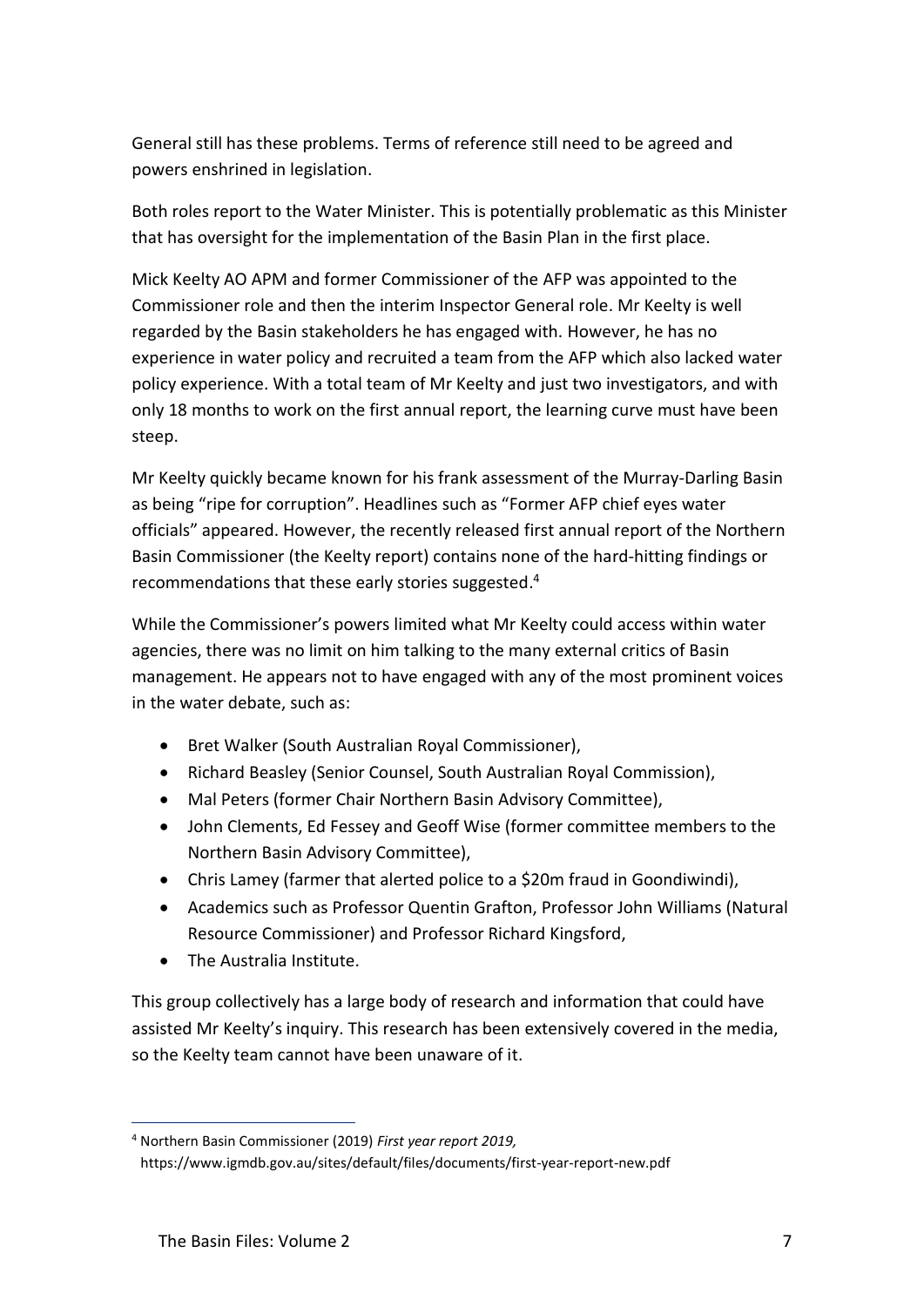The coverage of Basin mismanagement and the critics of water agencies has led to widespread calls for a Federal Royal Commission into the management of the Murray Darling Basin. The Inspector General role has been presented as an alternative to a Royal Commission, with reports suggesting it will have the powers of a Royal Commission. Mr Keelty has communicated this directly to several stakeholders.

This is curious, given the Government's previous resistance to a Royal Commission. The Government and states have resisted calls to establish a Royal Commission and did not co-operate with the South Australian Royal Commission. This is explained further under the [Royal Commission](#page-17-0) section below. The Government also blocked legislation proposed by Senator Sarah Hanson-Young to establish a Commission of Inquiry into the Murray-Darling Basin Plan, which would also have had powers like a Royal Commission. 5

In the same vein, irrigation lobby groups (Cotton Australia, National Irrigators Council, NSW Irrigators Council and National Farmers Federation) have all advocated against the parliament conducting a Commission of Inquiry into the Murray-Darling Basin management.<sup>6,7,8,9</sup> The National Irrigators Council advocated against a Royal Commission. 10,11 However, the NSW Irrigators Council and National Farmers Federation have been advocating for Mr Keelty to be given the powers of a Royal

 $\overline{a}$ <sup>5</sup> Environment and Communications Legislation Committee (2019) *Murray-Darling Basin Commission of Inquiry Bill 2019,* 

https://www.aph.gov.au/Parliamentary\_Business/Committees/Senate/Environment\_and\_Communica tions/MDBCommission2019/Report

<sup>6</sup> Murray (2019) *Re: Murray-Darling Basin Commission of Inquiry Bill,*  https://www.aph.gov.au/Parliamentary\_Business/Committees/Senate/Environment\_and\_Communica tions/MDBCommission2019/Submissions

<sup>7</sup> Whan (2019) *Re: Murray-Darling Basin Commission of Inquiry Bill* https://www.aph.gov.au/Parliamentary\_Business/Committees/Senate/Environment\_and\_Communica tions/MDBCommission2019/Submissions

<sup>8</sup> NSW Irrigators' Council (2019) *Submission: Murray-Darling Basin Commission of Inquiry Bill 2019,*  https://www.aph.gov.au/Parliamentary\_Business/Committees/Senate/Environment\_and\_Communica tions/MDBCommission2019/Submissions

<sup>9</sup> Mahar (2019) *Re: Murray-Darling Basin Commission of Inquiry Bill 2019,* https://www.aph.gov.au/Parliamentary\_Business/Committees/Senate/Environment\_and\_Communica tions/MDBCommission2019/Submissions

<sup>10</sup> Whan (2017) *Fix compliance don't punish rural communities,* https://www.irrigators.org.au/wpcontent/uploads/2018/03/20171125\_fix\_compliance\_dont\_punish\_communities.pdf

<sup>11</sup> Wallace (2017) *Don't let political grandstanding detract from Basin Plan's future,* https://www.nff.org.au/read/5824/dont-let-political-grandstanding-detract-from.html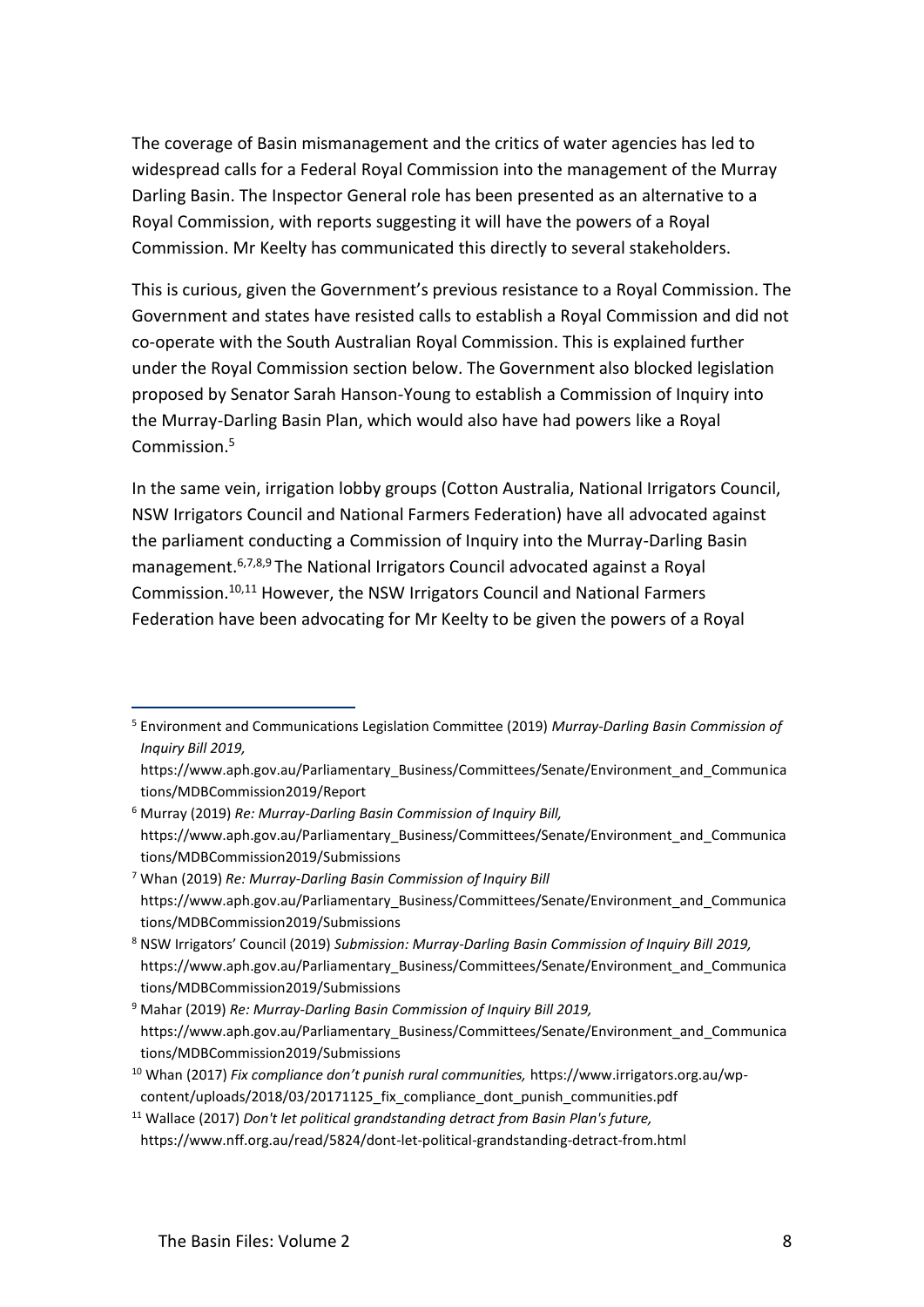Commission.<sup>12,13</sup> The support of these groups for Mr Keelty and his position, juxtaposed with Mr Keelty's lack of engagement with their critics should give the public little confidence that the Basin's problems will be seriously addressed.

The Inspector General's Terms of Reference and powers are being discussed at the Murray-Darling Basin Ministerial Council on 17 December 2019. An amendment to the Water Act is then required to create the powers.

Coverage of these issues includes:

## **MURRAY-DARLING BASIN INSPECTOR-GENERAL ROLE DELAYED BY ONE STATE, MINISTER SAYS**

ABC Rural, Kath Sullivan, (27 November 2019)<sup>i</sup>

#### **FORMER AFP CHIEF EYES WATER OFFICIALS**

The Saturday Paper, Karen Middleton, (2 November 2019)<sup>ii</sup>

### **MURRAY-DARLING BASIN CORRUPTION UNDERMINING FAITH IN \$13B PLAN, MICK KEELTY SAYS**

ABC Rural, Caitlyn Gribbin and Clint Jasper, (3 September 2019)<sup>iii</sup>

# **MURRAY-DARLING BASIN PLAN 'UNTENABLE' SAYS NSW, AS INSPECTOR-GENERAL SAYS MORE CORRUPTION WOULDN'T SURPRISE**

ABC News, Kath Sullivan, (5 August 2019)<sup>iv</sup>

#### **WILL AN INSPECTOR-GENERAL FIX THE MURRAY-DARLING MESS?**

Crikey, Jennine Khalik, (2 August 2019)<sup>v</sup>

# **MURRAY-DARLING BASIN INSPECTOR-GENERAL TO OVERSEE WATER EFFICIENCY, COMPLIANCE AND ALLEGATIONS OF THEFT**

ABC Rural, Kath Sullivan, (1 August 2019)<sup>vi</sup>

#### **KEELTY WARNS RIVER 'RIPE FOR CORRUPTION'**

The Saturday Paper, Karen Middleton, (27 April – 3 May 2019)<sup>vii</sup>

<sup>12</sup> Simpkins (2019) *Letter of support and priorities for the Inspector-General,*  https://gallery.mailchimp.com/c6e5c2d75b14461767c095feb/files/d12ea5e0-831a-4b9e-9ef7 f3e2e7388a4a/2019\_11\_18\_NSWIC\_Letter\_to\_Inspector\_General\_Priorities\_FINAL.pdf

<sup>13</sup> Simson (2019) *Statement on* (sic) *NFF President on southern basin meetings,*  https://www.nff.org.au/read/6651/statement-on-nff-president-on-southern.html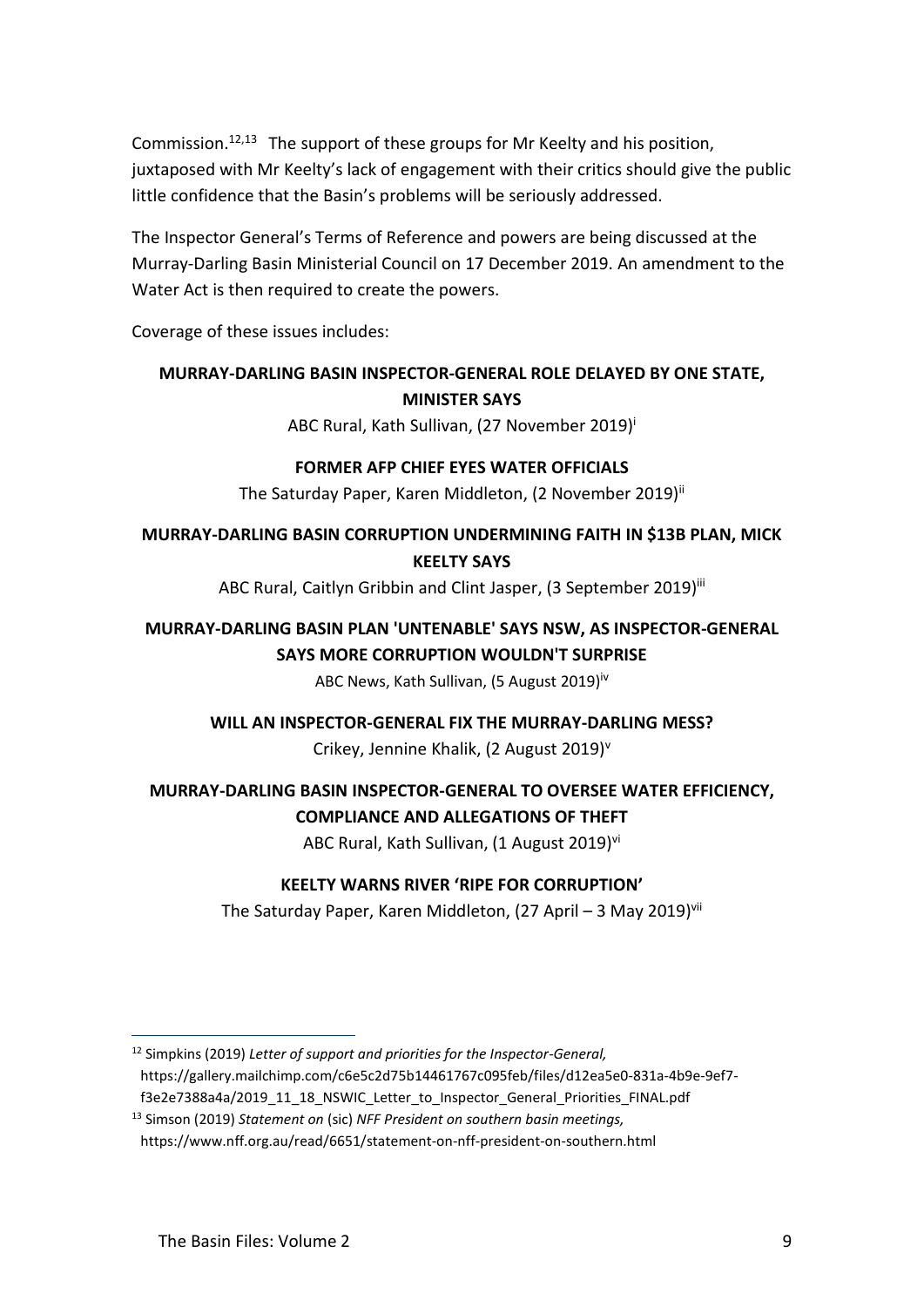#### **MURRAY-DARLING WATER PLAN HAS 'HIGH CHANCE OD FAILURE': REPORT**

The Sydney Morning Herald, Alexandra Smith, (16 December 2019)<sup>viii</sup>

**REVEALED: HOW MUCH WATER WILL BE LOST IF NSW EXISTS BASIN PLAN** The Sydney Morning Herald, (Kylr Loussikian, (15 December 2019)<sup>ix</sup>

**WATER WARS ESCALATE AS VICTORIA SLAMS MURRAY-DARLING POWER SHIFT**

The Sydney Morning Herald, Kylar Loussikian, (9 December 2019)<sup>x</sup>

#### **THE TANGLED WEB OF THE MURRAY-DARLING BASIN PLAN**

Radio National Breakfast, Hamish MacDonald, (5 December 2019)<sup>xi</sup>

**NATIONALS' PUSH TO RECLAIM ENVIRONMENTAL WATER FOR FARMERS 'UNDERMINES' BASIN PLAN**

The Sydney Morning Herald, Mike Foley, (4 December 2019)<sup>xii</sup>

**MURRAY-DARLING BASIN INVESTIGATION UNDER PRESSURE, AS LITTLEPROUD SAYS NO EXTRA WATER FOR FARMERS**

ABC News, Kath Sullivan and Clint Jasper, (4 December 2019)<sup>xiii</sup>

#### **MURRAY DARLING BASIN: FIGHT FOR WATER TRIGGERS INQUIRY**

The Australian, Ean Higgins and Andrew Clennell, (4 December 2019)<sup>xiv</sup>

**'CAN THE PLAN' PROTESTERS SAY THEY'VE BROKERED A DEAL WITH FEDERAL WATER MINISTER AND MICK KEELTY**

ABC News, Kath Sullivan and Clint Jasper, (3 December 2019)<sup>xv</sup>

#### **PROTESTING IRRIGATORS REACH FRONT DOOR OF PARLIAMENT**

The Land, Oliver Calver, (2 December 2019)<sup>xvi</sup>

**MORRISON GOVERNMENT FORCED TO CONSIDER ABANDONING \$1 BILLION WATER** 

**PROJECTS**

The Sydney Morning Herald, Kylar Loussikian, (26 November 2019)<sup>xvii</sup>

#### **WE WILL 'RIP UP' MURRAY DARLING BASIN PLAN: BARILARO**

The Daily Telegraph, Alan Jones, (26 November 2019)<sup>xviii</sup>

#### **CALLS FOR CALM AMID NSW BASIN PLAN THREAT**

News.com.au, Matt Coughlan, (26 November 2019)<sup>xix</sup>

#### **SOUTHERN RIVERINA IRRIGATORS MAKES ITS CASE**

The Land, Dan Pedersen, (21 October 2019)<sup>xx</sup>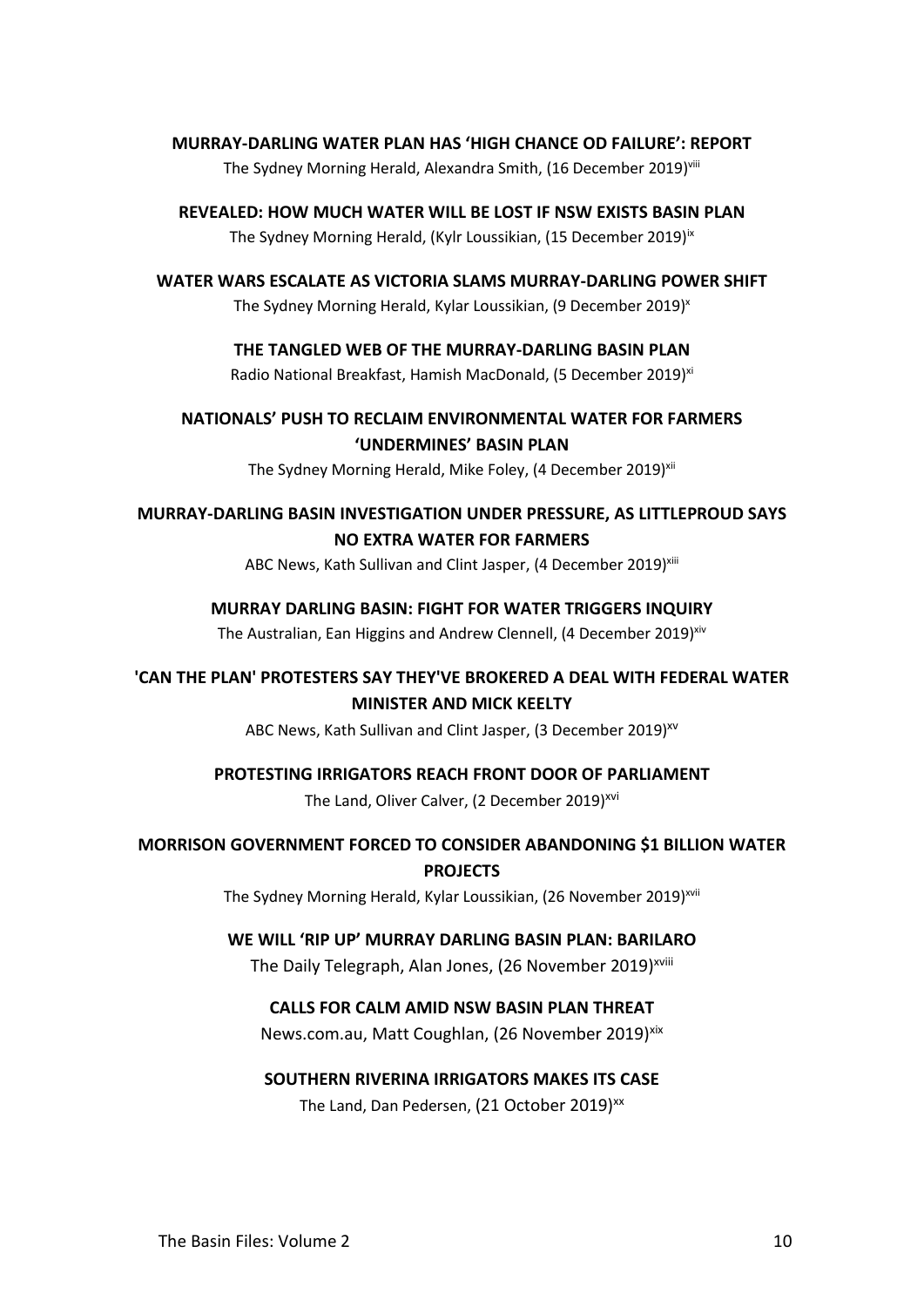### **ANGRY FARMERS THROW EFFIGY OF FEDERAL WATER MINISTER SITTING ON TOILET INTO MURRAY RIVER**

ABC News, Rhiannon Tuffield and Warwick Long, (6 September 2019)<sup>xxi</sup>

#### **FARMERS' PROTEST IS A SIGN WATER POLITICS IS ABOUT TO GO INTO HYPERDRIVE**

The Guardian, Gabrielle Chan, (9 April 2019)<sup>xxii</sup>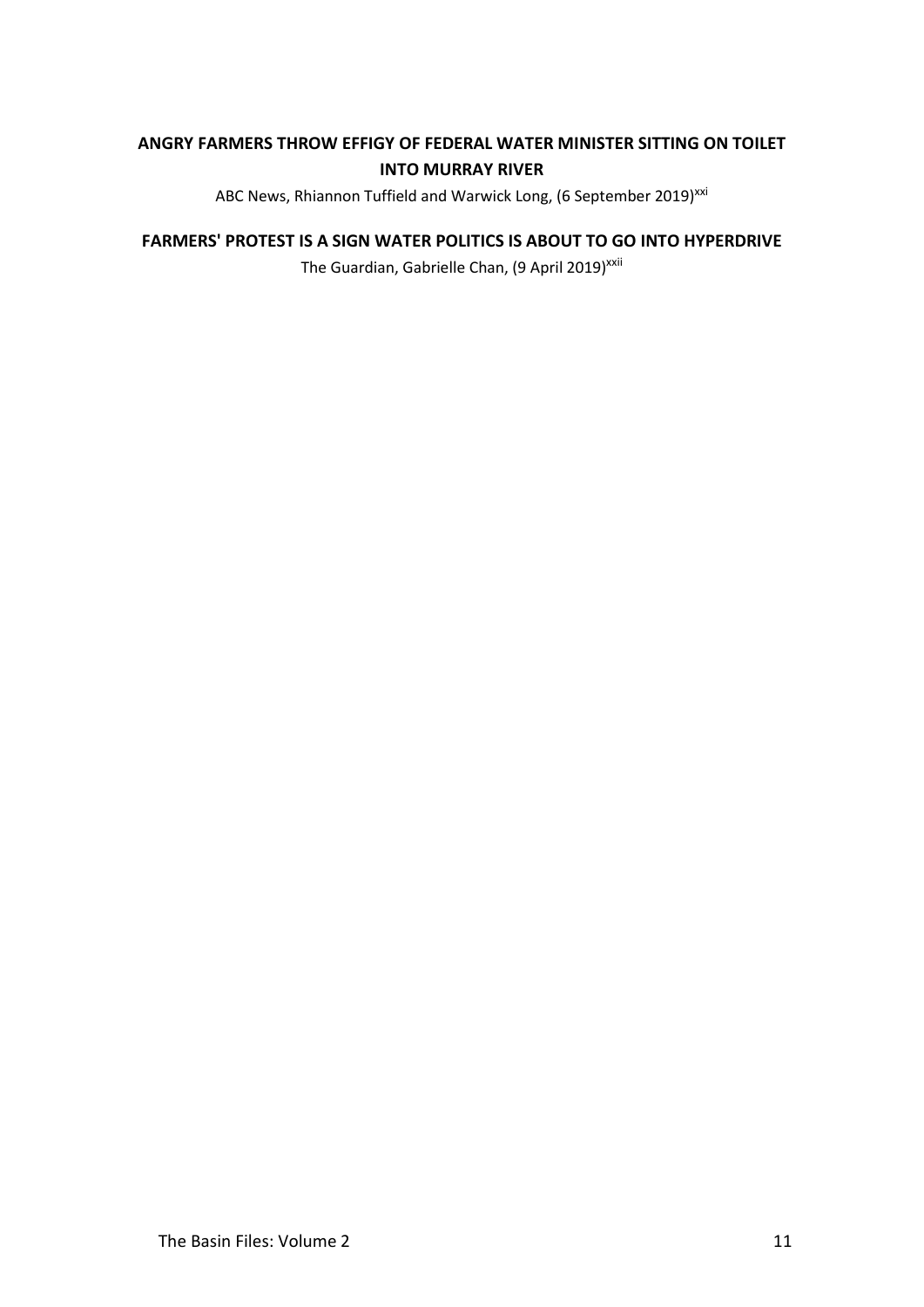# **Department of Agriculture**

The Department of Agriculture's (DA) responsibilities include the water efficiency program and water buy-backs. The DA received the most criticism in Mr Keelty's report, which includes:

The DA does not enjoy a good reputation.

The DA is thought to have developed a risk averse culture, which may derive from many years of failed or incomplete project delivery where it has had no control over implementation.

The DA does not possess the skills to sit on panels to assess competitive bids, so it outsources or puts to tender a 'buy in' of the skills required to simply consider funding bids without any actual value add to the project to be delivered.

Mr Keelty is most likely referring to the administration of the water efficiency program and water buy backs, but readers cannot be sure as this is not stated clearly. The efficiency program was not mentioned anywhere in the Keelty report. Water purchases were referred to in the context that the Australian National Audit Office (ANAO) was reviewing some purchases. Both programs have received significant criticism and media attention, some of which is listed below.

# **WATER EFFICIENCY PROGRAM**

The water efficiency program funds infrastructure for irrigation that is supposed to save water. 50% of the supposed saving is transferred to the Commonwealth as environmental water. The efficiency program is significantly more expensive than government buying water directly from irrigators. The increased cost is justified by government because it is supposed to have a much lower socio-economic impact than buy-backs. There has been considerable criticism of the program, both as a policy and its implementation.

As a policy, there is a 20-year body of academic literature that demonstrates that improvements in irrigation efficiency reduces water available to the environment. The South Australian Royal Commissioner explains:

Concerns regarding the issue of return flows are not new. Professor Grafton told the Commission that the earliest published research he had found was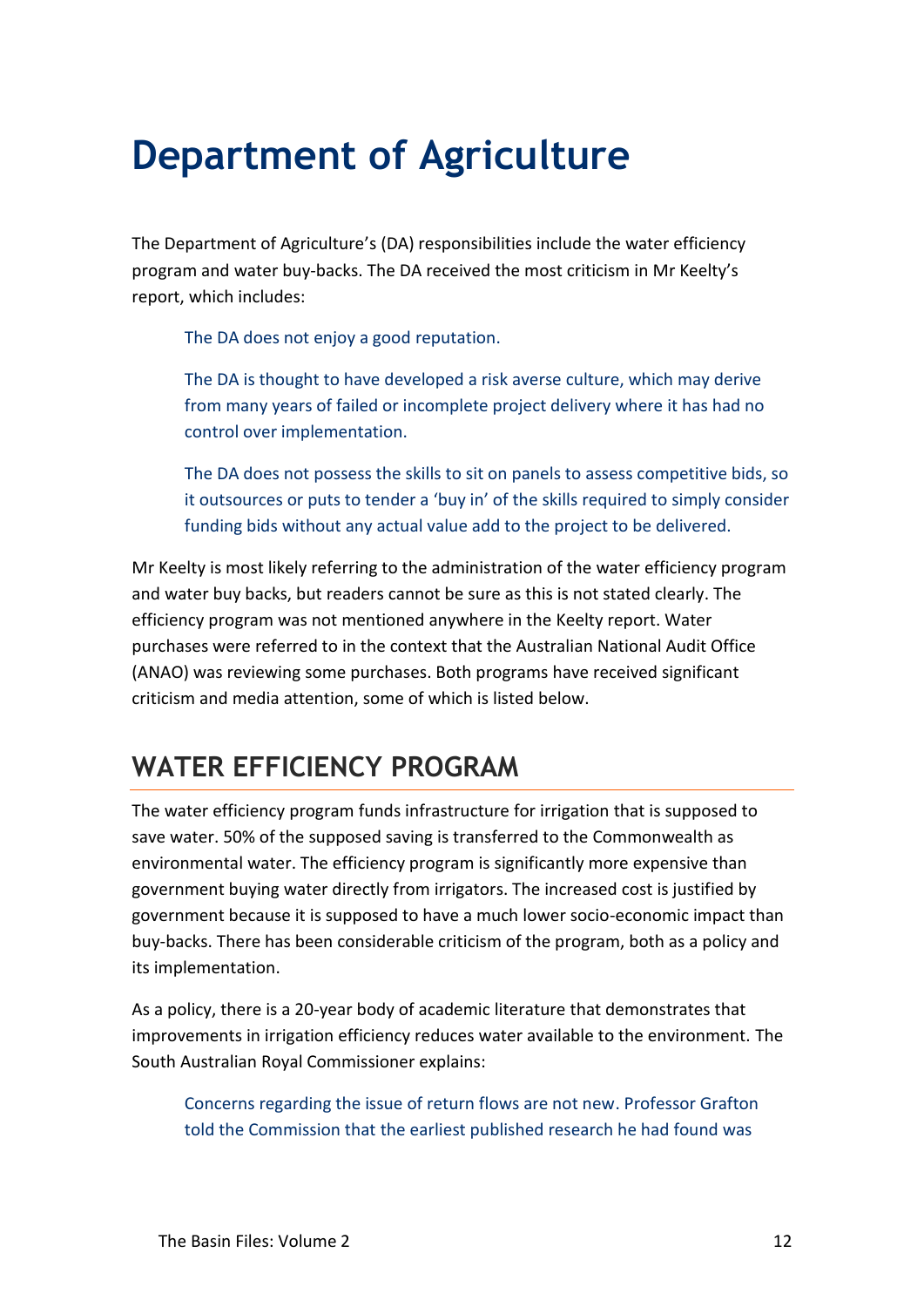## from 1964, but that the most considerable body of published work on the issue emerged in the 1990s.<sup>14</sup>

Two Productivity Commission reports criticise the policy based on the unjustified cost and the reduction in water for the environment.<sup>15,16</sup> There is also an academic body of work that disputes the socio-economic impacts of the water buy-backs (that is regional economic decline is a function of many factors and not buy backs alone).<sup>17</sup>

The implementation of the water efficiency program has also received extensive criticism. The Four Corners program *Cash Splash* showed that the efficiency program has subsidised new dams and a significant expansion of irrigation properties. Water licences were transferred to the Commonwealth, but these were sourced by the irrigators from other valleys and were not from water saved through infrastructure. The Keelty report did not even mention *Cash Splash*.

There is a body of academic work that identifies the strong political influence, rentseeking and regulatory capture by the irrigation industry over water policy in the Murray-Darling Basin:

Given this history of an 'irrigation-first' approach to water policy in the MDB, it was inevitable that the provision of infrastructure subsidies for water-use efficiency would be delivered in ways that would prioritise the benefits to irrigators rather than the general public interest. Thus, the failure by the DAWR to undertake any cost – benefit analysis despite the public expenditure of some A\$4 billion on irrigation infrastructure, or to even measure the individual hydrological outcomes of the subsidised projects, could be construed as a deliberate strategy which provided opportunities for public funds to be expended without necessarily generating any public benefits, and without proper due diligence.<sup>18</sup>

 $\overline{a}$ <sup>14</sup> Walker (2019) *Murray-Darling Basin Royal Commission Report,*  https://www.mdbrc.sa.gov.au/sites/default/files/murray-darling-basin-royal-commissionreport.pdf?v=1548898371

<sup>15</sup> Byron (2006) *Rural water use and the environment: The role of market mechanisms,*  https://www.pc.gov.au/inquiries/completed/water-study/report

<sup>16</sup> Byron and Sloan (2010) *Market mechanisms for recovering water in the Murray-Darling Basin,*  https://www.pc.gov.au/inquiries/completed/murray-darling-water-recovery/report/water-recoveryreport.pdf

<sup>17</sup> See for example Dixon et al (2011*) Saving the Southern Murray‐Darling Basin: The Economic Effects of a Buyback of Irrigation Water*[, https://onlinelibrary.wiley.com/doi/abs/10.1111/j.1475-](https://onlinelibrary.wiley.com/doi/abs/10.1111/j.1475-4932.2010.00691.x) [4932.2010.00691.x](https://onlinelibrary.wiley.com/doi/abs/10.1111/j.1475-4932.2010.00691.x)

<sup>18</sup> Grafton, Colloff, Marshall and Williams (2019) *Water Alternatives: Volume 13 - Issue 1,*  http://www.water-alternatives.org/index.php/progress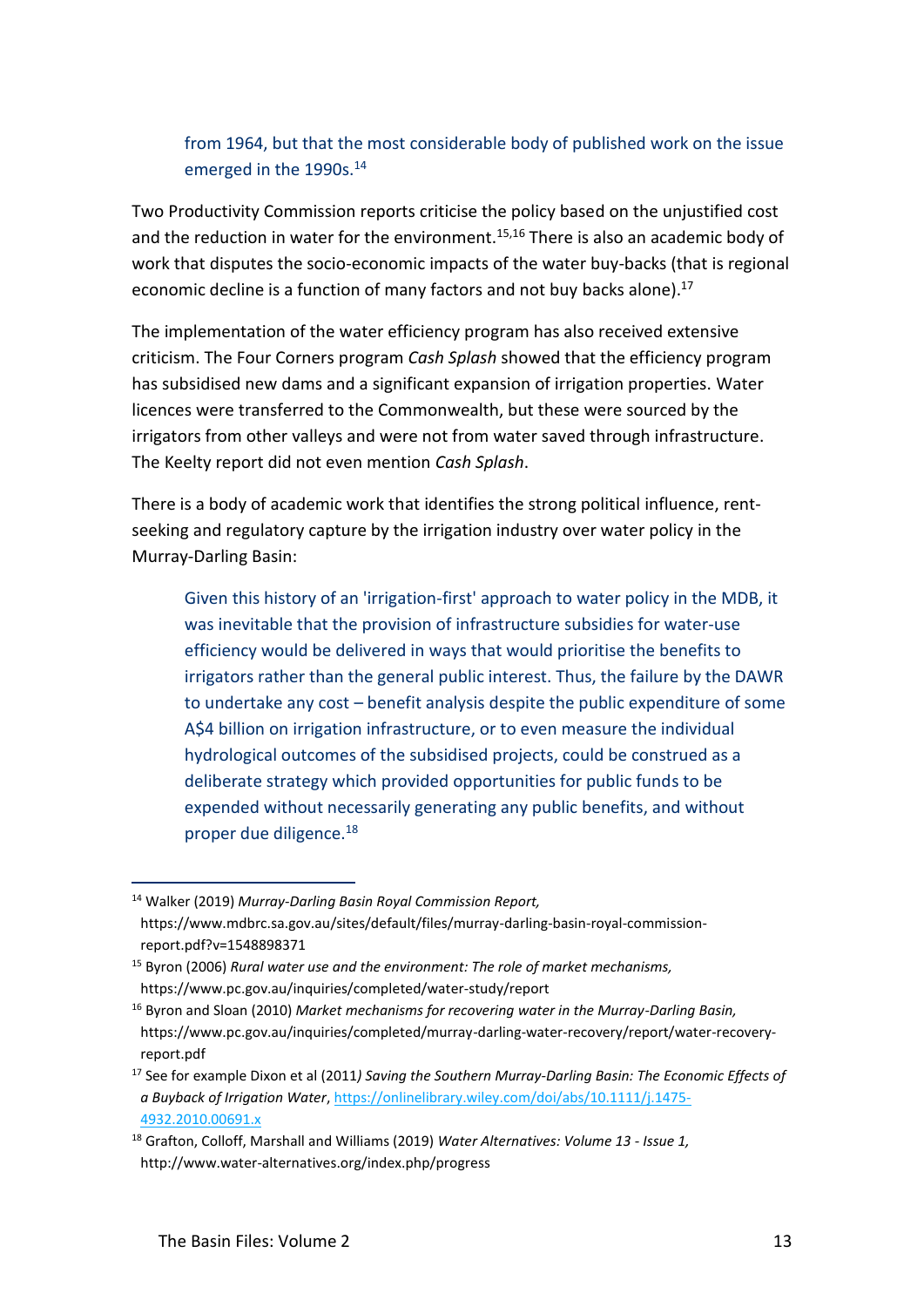A former Cotton Grower of the Year has been charged with the fraud of \$20 million made available through the efficiency program. The Keelty report refers to this case but with no further comment as it is being dealt with through the courts. While the Keelty report could not look in detail at individual cases such as this, it is important for Basin stakeholders to understand if DA has examined its internal controls to ensure that there are no other cases of fraud and that future attempts of fraud can be detected and prevented. This was not mentioned in the Keelty report.

DA did engage KPMG to undertake a review of the governance, risk and control processes for three sub-programs under the efficiency program: the Basin Pipe Project (NSW); the NSW Irrigated Farm Modernisation Project; and the Healthy Headwaters program (Queensland). KPMG was clear that the term review was not used consistently with the meaning of the term as used in Australian Auditing Standards. They explain that:

The procedures outlined in the approach do not constitute a statutory review nor a comprehensive review of operations.<sup>19</sup>

KPMG found that NSW had missing documentation relating to projects under the Basin Pipe Project:

KPMG noted a number of instances where project documentation could not be located or was not readily available for the sample of schemes tested.<sup>20</sup>

That is, it appears that neither DA or NSW departments even has the documentation for projects under the efficiency program paid for by taxpayers. Yet the Keelty report's criticisms of DA were restricted to not getting enough money out the door, rather than its demonstrated failure in program delivery.

Relevant coverage of these issues includes:

**REPORT THROWS DOUBT ON VALUE OF MURRAY-DARLING BASIN DAMS** Radio National, Hamish MacDonald, (8 October 2019)<sup>xxiii</sup>

**DAMS ARE BEING BUILT, BUT THEY ARE PRIVATE: THE AUSTRALIA INSTITUTE** The Conversation, Michelle Grattan, (8 October 2019)<sup>xxiv</sup>

<sup>19</sup> KPMG (2019) *Review of State Priority Projects – Basin Pipe Project,* 

http://www.agriculture.gov.au/water/mdb/programs/nsw/nsw-basin-pipe-project

<sup>20</sup> KPMG (2019) *Review of State Priority Projects – Basin Pipe Project,* 

http://www.agriculture.gov.au/water/mdb/programs/nsw/nsw-basin-pipe-project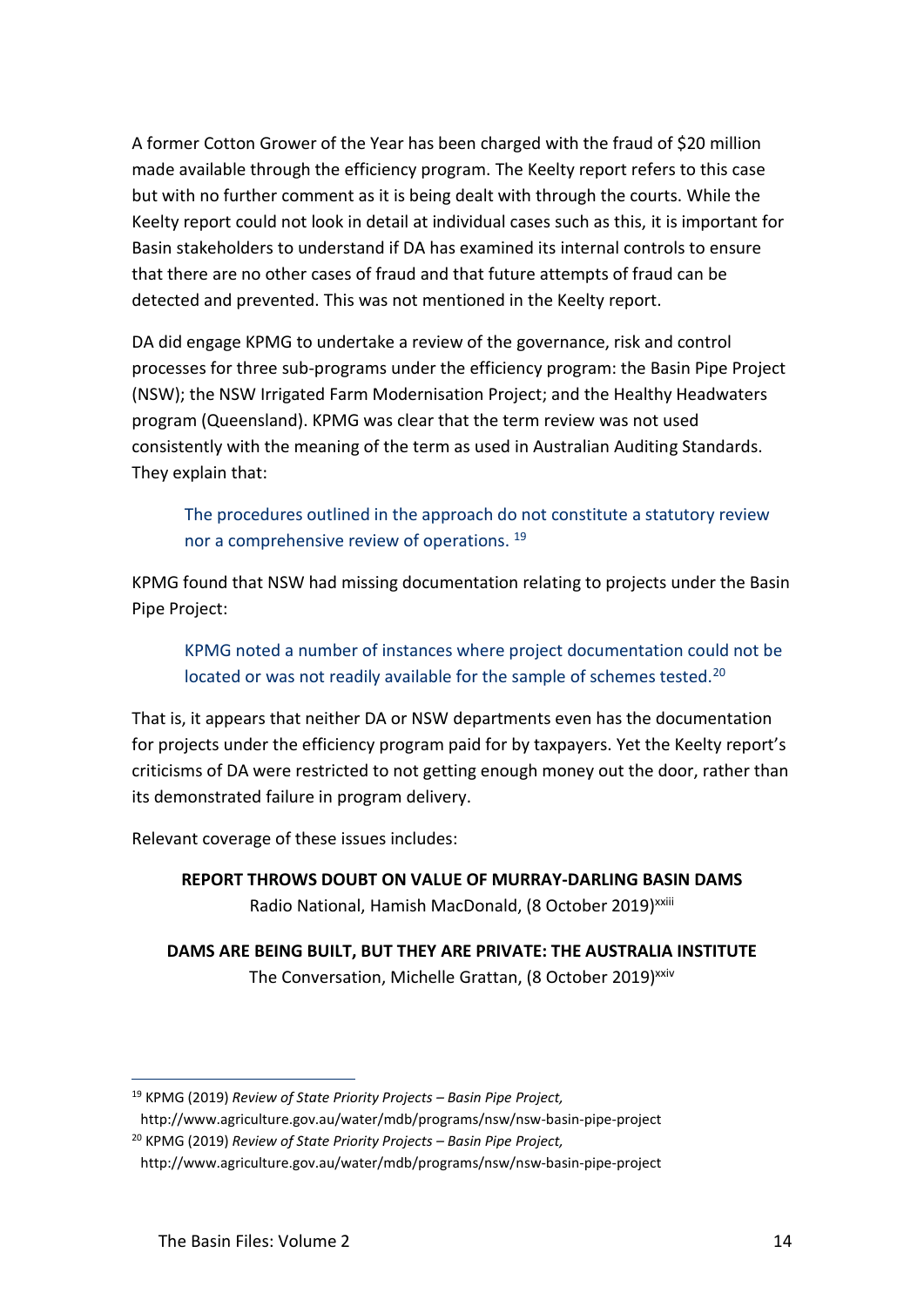#### **THE LATEST MURRAY-DARLING BASIN SCANDAL EXPLAINED**

Medium, Maryanne Slattery, (10 July 2019)<sup>xxv</sup>

**'LIKE PINK BATTS FOR FARMERS': MINISTER DEFENDS QUESTIONABLE 'IRRIGATION EFFICIENCY' GRANTS**

The Mandarin, Stephen Easton, (9 July 2019)<sup>xxvi</sup>

**HOW TAXPAYERS ARE FUNDING A HUGE CORPORATE EXPANSION IN THE MURRAY-DARLING BASIN**

ABC News, Sean Rubinstein, Mary Fallon, Lucy Carter and Michael Slezak, (8 July 2019)<sup>xxvii</sup>

#### **CASH SPLASH**

Four Corners, Sean Rubinsztein-Dunlop, (8 July 2019)<sup>xxviii</sup>

**MURRAY-DARLING BUYBACKS 'TWICE AS CHEAP' AS EFFICIENCY PROJECTS** The Guardian, Anne Davies, (15 March 2019)<sup>xxix</sup>

**MURRAY-DARLING BASIN COULD BE MISSING BILLIONS OF LITRES OF WATER, STUDY CLAIMS**

ABC News, Rachel Carbonell, Tom Iggulden and Jessie Davies, (6 March 2019)<sup>xxx</sup>

#### **COTTON FARM EXECS ACCUSED OF \$20M FRAUD OVER MURRAY-DARLING WATER FUNDING**

ABC News, Lexy Hamilton-Smith, (9 January 2019)<sup>xxxi</sup>

#### **QUEENSLAND FARMERS FACE \$20M GOVT FRAUD CHARGES**

The Examiner, Lucy Stone, (28 August 2018)<sup>xxxii</sup>

# **WATER PURCHASES AND POLITICIANS**

DA is also responsible for water purchases, which have also been subject to regular public criticism.

The Keelty report acknowledges that the Australian National Audit Office (ANAO) is looking into the so called 'strategic' water purchases (which include water from Eastern Australian Agriculture, Tandou and the Warrego). However, ANAO's review is limited to whether the purchases were conducted consistently with government policy, supported by appropriate program design, were planned and executed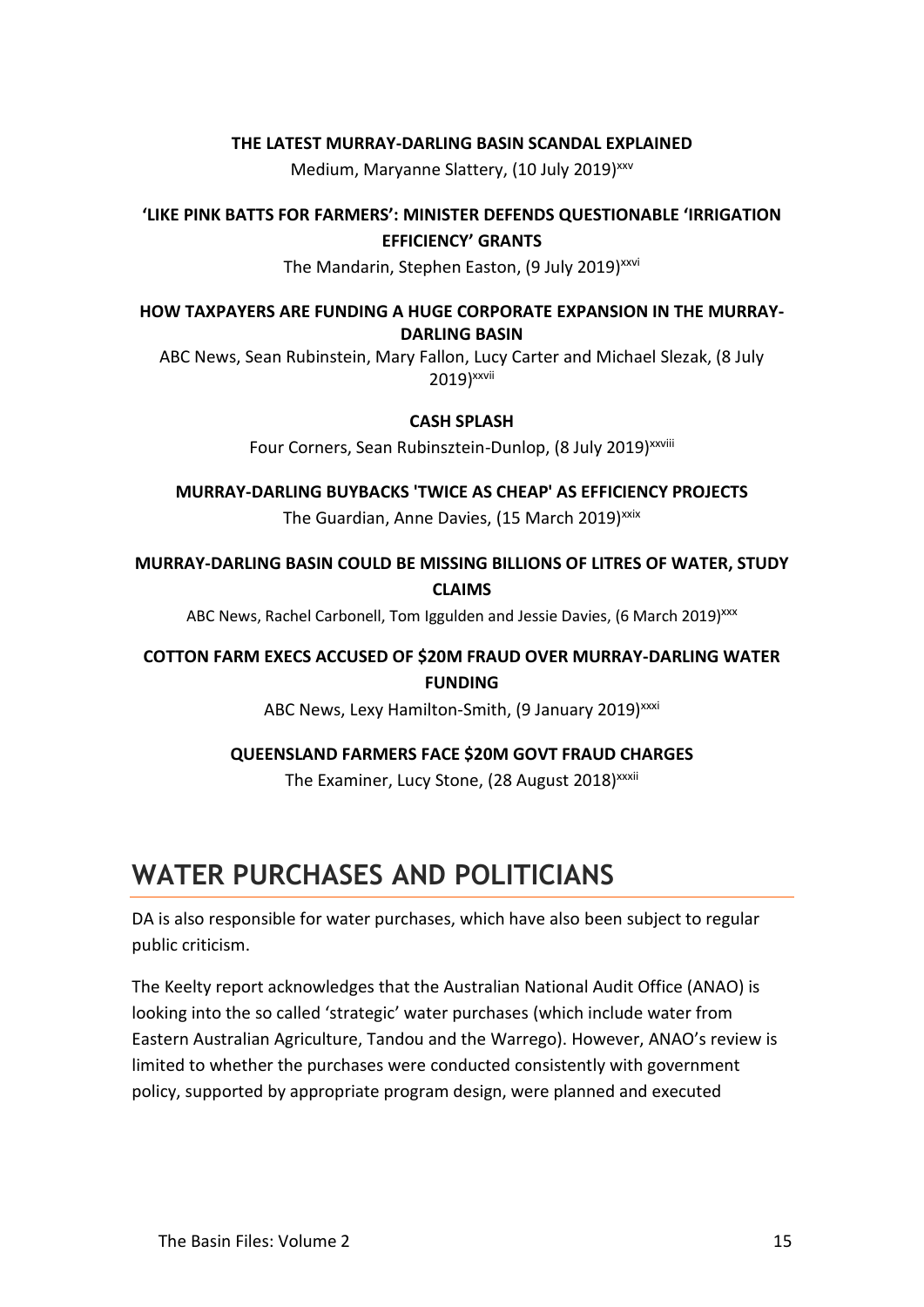appropriately, and, achieved value for money. $21$  The audit will not examine potential links to politicians. A 'tough cop' in the Basin would have looked into these issues.

Two strategic purchases were in the Northern Basin, an \$80 million purchase in the Condamine-Balonne and a \$17 million purchase in the Warrego. Both purchases have links to politicians. The Energy Minister, Angus Taylor, had links to the company that sold the water in the Condamine-Balonne and his close business associate, Tony Reid, had a leading role in the sales negotiation.<sup>22</sup> Minister Littleproud is a long-time family friend to the Warrego vendor.<sup>23</sup> The Keelty report did not mention any of these links.

Relevant coverage of these issues includes:

#### **BARNABY JOYCE APPROVED PLAN TO CHASE \$80M WATER BUYBACK, DOCUMENTS SHOW**

The Guardian, Anne Davies (6 June 2019)<sup>xxxiii</sup>

## **ANGUS TAYLOR'S OXFORD ROWING MATE'S COMPANY WAS A BENEFICIARY OF \$80M WATER DEAL**

The Guardian, Anne Davies, (17 May 2019)<sup>xxxiv</sup>

# **ANGUS TAYLOR SAYS HE DID NOT SET UP CAYMANS STRUCTURE ON \$80M WATER BUYBACK**

The Guardian, Anne Davies, (2 May 2019)<sup>xxxv</sup>

## **'ALL HELL BROKE LOOSE': THE STRANGE STORY BEHIND JOYCE, TAYLOR AND #WATERGATE**

The Sydney Morning Herald, Peter Fitzsimons, (28 April 2019)<sup>xxxvi</sup>

# **'LABOR, LABOR, LABOR, LABOR': BARNABY JOYCE'S BIZARRE INTERVIEW ON RN DRIVE – VIDEO**

The Guardian, ABC RN Drive, (25 April 2019)<sup>xxxvii</sup>

## **BARNABY JOYCE AND WATERGATE: THE WATER BUYBACKS SCANDAL EXPLAINED** The Guardian, Maryanne Slattery (25 April 2019) xxxviii

# **WATER BUYBACK CRITICISM 'A JOKE', SAYS COMPANY AT CENTRE OF SCANDAL** The Sydney Morning Herald, Nicole Hasham (25 April 2019)xxxix

https://www.anao.gov.au/work/performance-audit/procurement-strategic-water-entitlements <sup>22</sup> Slattery and Campbell (2019) #Watermates, https://www.tai.org.au/content/watergate-s-water-

<sup>21</sup> ANAO, (2019) *Procurement of Strategic Water Purchases,* 

mates-buyers-and-sellers-australia-s-most-controversial-water

<sup>23</sup> Youtube Qldaah, (2018) *David Littleproud reacts angrily to water buyback pricing question,*  https://www.youtube.com/watch?v=Tyaqg5sEhE0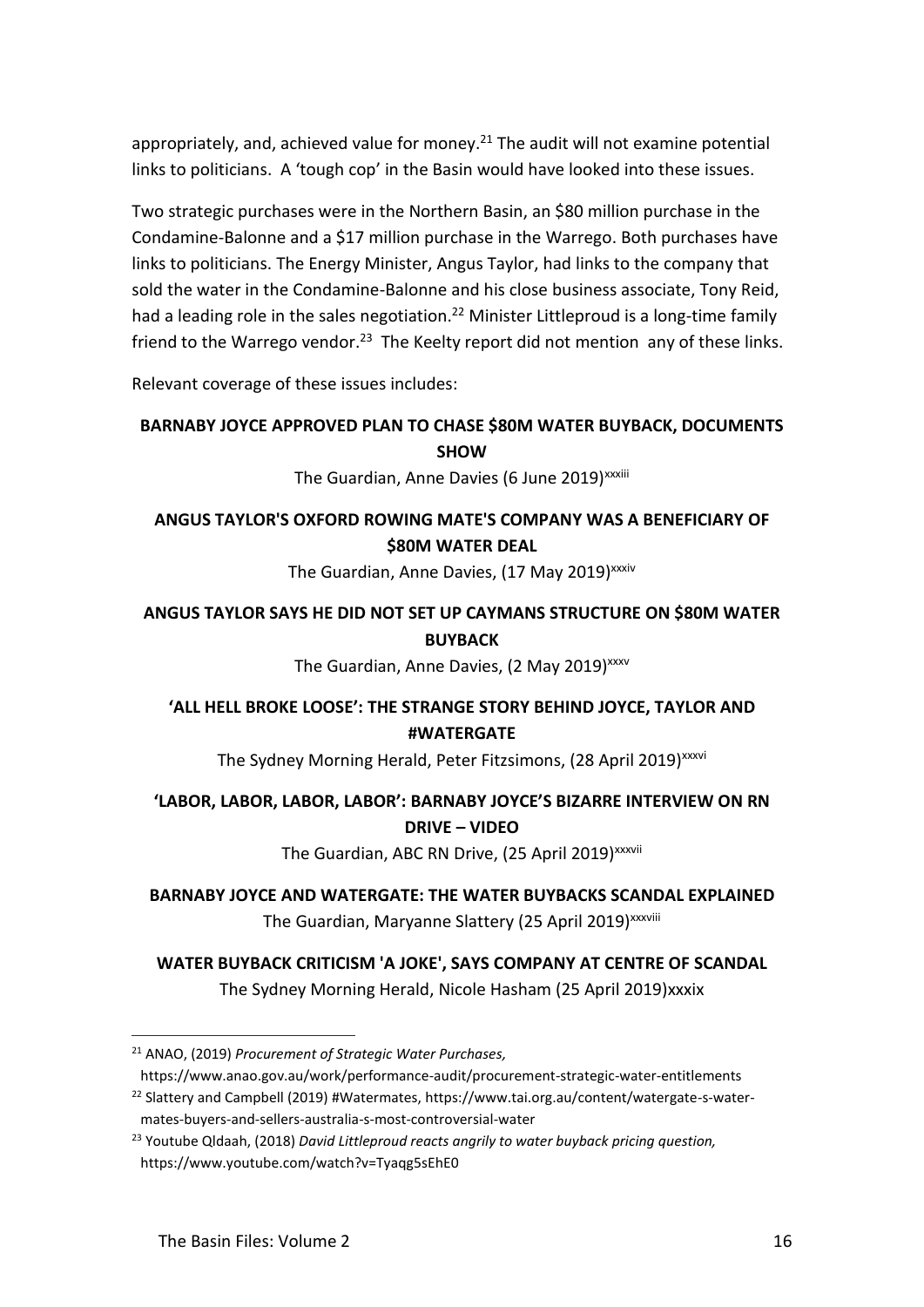#### **NEW QUESTIONS RAISED OVER CALCULATIONS BEHIND \$80M WATER BUYBACK**

The Guardian, Anne Davies, (25 April 2019)<sup>xl</sup>

#### **AGRICULTURE DEPARTMENT STANDS BY WATER BUYBACKS, AMID CLAIMS OF SCANDAL AND CALLS FOR AN INQUIRY**

ABC News, Jane Norman, Stephanie Dalzell and Dan Conifer, (21 April 2019)<sup>xli</sup>

### **HAMISH INVESTIGATES: DID THE GOVERNMENT JUST WASTE \$80-MILLION BUYING WATER?**

The Project, Hamish Macdonald, (18 April 2019)<sup>xlii</sup>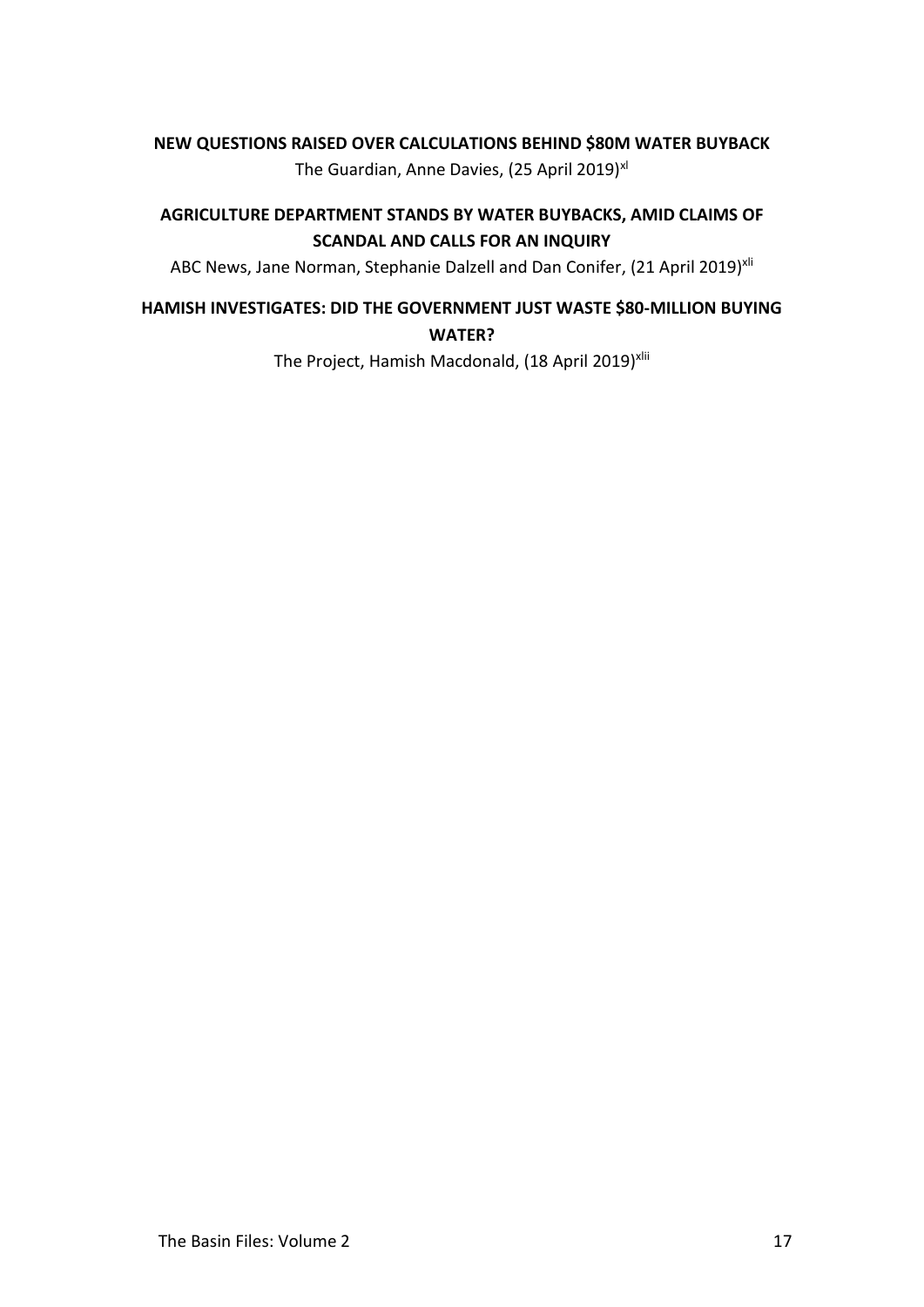# **Murray-Darling Basin Authority**

The Keelty report was very complimentary of the Murray-Darling Basin Authority:

The MDBA is singled out as being the most engaging and professional of all of the agencies in this first year of NBC operations. Their leadership, culture and ability to deliver succinct briefings on complex issues is well above the standard of other agencies.

This experience is at odds with many other Basin stakeholders, the most prominent example perhaps being the South Australian Royal Commissioner.

# <span id="page-17-0"></span>**ROYAL COMMISSION**

The Labor South Australian Government established a Royal Commission into the Murray-Darling Basin Plan at the end of 2017. It reported in January 2019.

The Royal Commission final report was 756 pages. That Commissioner received 154 submissions, examined 53 witnesses, consulted with 9 communities and made 7 site visits.<sup>24</sup> That is, the Commissioner was the recipient of a lot of information and evidence from experts and other stakeholders with a range of views.

The Royal Commissioner, Bret Walker, subpoenaed witnesses and documents from the MDBA in early 2018. The Commonwealth government mounted a High Court challenge to avoid participating in the Royal Commission. Mr Walker sought an extension from the new Liberal South Australian government to accommodate the High Court challenge. That was denied and Mr Walker had no choice but to withdraw the subpoenas. The matter therefore was never tested in the High Court.

Mr Walker was scathing of MDBA has having a culture of secrecy. In one of many references to MDBA's "predilection for secrecy", Mr Walker said:

the MDBA has succeeded in giving the word transparency an Orwellian twist when they use it. The Commissioner does not mean this as a compliment. The MDBA is a publicly funded authority that has been given environmental and scientific responsibilities to be implemented in the national interest. And yet it

<sup>24</sup> Murray-Darling Basin Royal Commission (2019) *Murray-Darling Basin Royal Commission,*  https://www.mdbrc.sa.gov.au/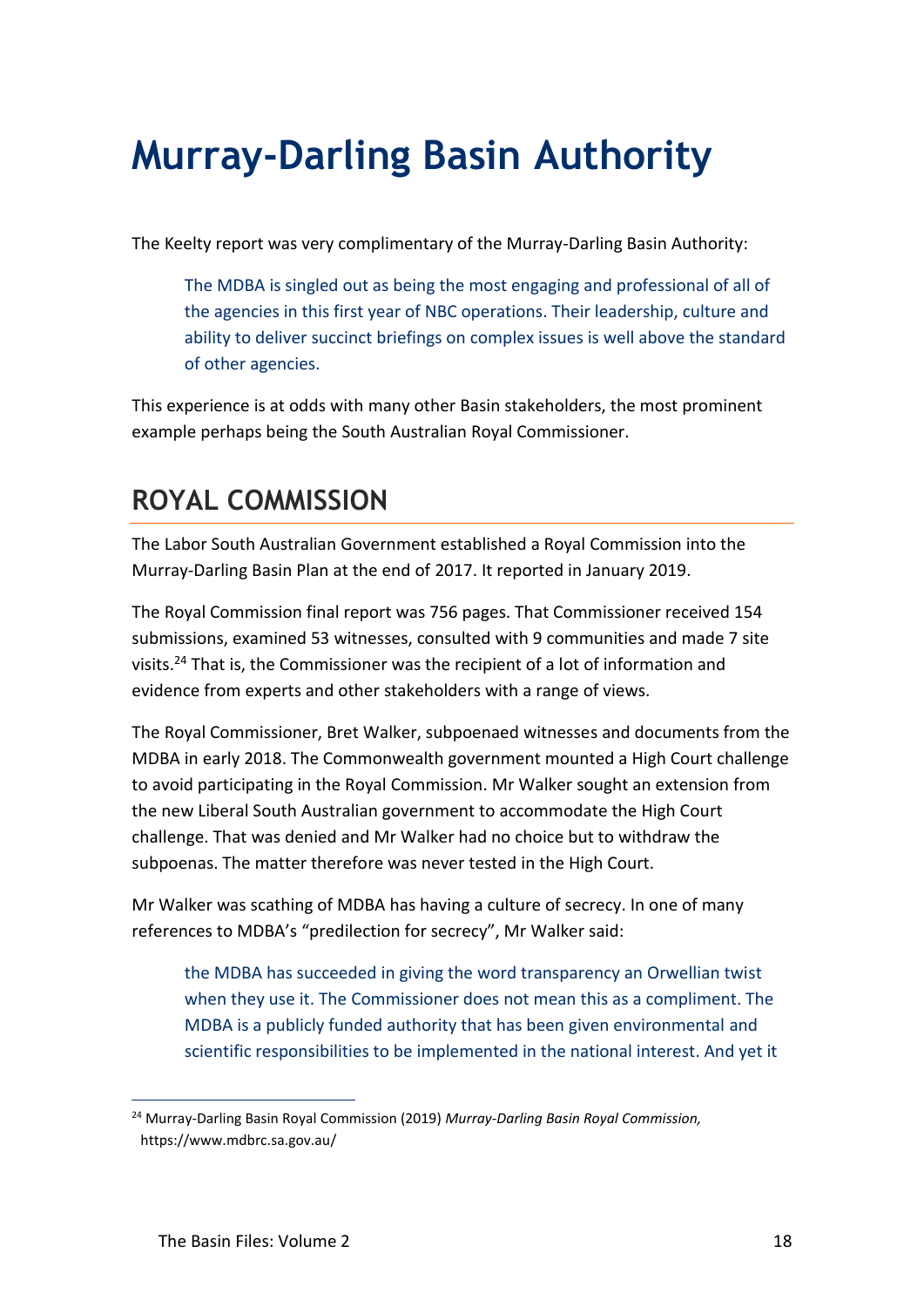keeps classified its modelling and other processes that should be publicly disclosed. It has no basis to claim it is the open and accountable organization it should be.<sup>25</sup>

The MDBA no doubt employs skilled and diligent scientists, but it is far from the only entity in Australia that does so. Many eminent scientists gave evidence at the Commission hearings and lodged submissions. Those submissions, and the transcript of their evidence, record that all of them have deep concerns about the failure of the MDBA to make available important matters of science. In short they say it is a non-transparent (or opaque) organization…..The MDBA claims otherwise. The record renders that claim insupportable.<sup>26</sup>

Mr Walker also accused the MDBA of gross maladministration, negligence and unlawful actions:

Regrettably, from prior to the time of the enactment of the basin plan, the MDBA has shown itself to be unwilling or incapable of acting lawfully.

That state of affairs exists today, and is the principal reason why there are serious doubts whether the current senior management, and board, of the MDBA are capable of fulfilling their statutory obligations and functions.<sup>27</sup>

Relevant coverage is shown below.

#### **'GROSS NEGLIGENCE' ON MURRAY-DARLING**

The Saturday Paper, Karen Middleton,  $(2 - 8$  February 2019)<sup>xliii</sup>

# **THE FURY OF THE MURRAY-DARLING ROYAL COMMISSION FINDINGS HAS FALLEN ON DEAF EARS**

ABC News, Laura Tingle, (2 February 2019)<sup>xliv</sup>

<sup>25</sup> Walker (2019) *Murray-Darling Basin Royal Commission Report,*  https://www.mdbrc.sa.gov.au/sites/default/files/murray-darling-basin-royal-commissionreport.pdf?v=1548898371

<sup>26</sup> Walker (2019) *Murray-Darling Basin Royal Commission Report,*  https://www.mdbrc.sa.gov.au/sites/default/files/murray-darling-basin-royal-commissionreport.pdf?v=1548898371

<sup>27</sup> Walker (2019) *Murray-Darling Basin Royal Commission Report,*  https://www.mdbrc.sa.gov.au/sites/default/files/murray-darling-basin-royal-commissionreport.pdf?v=1548898371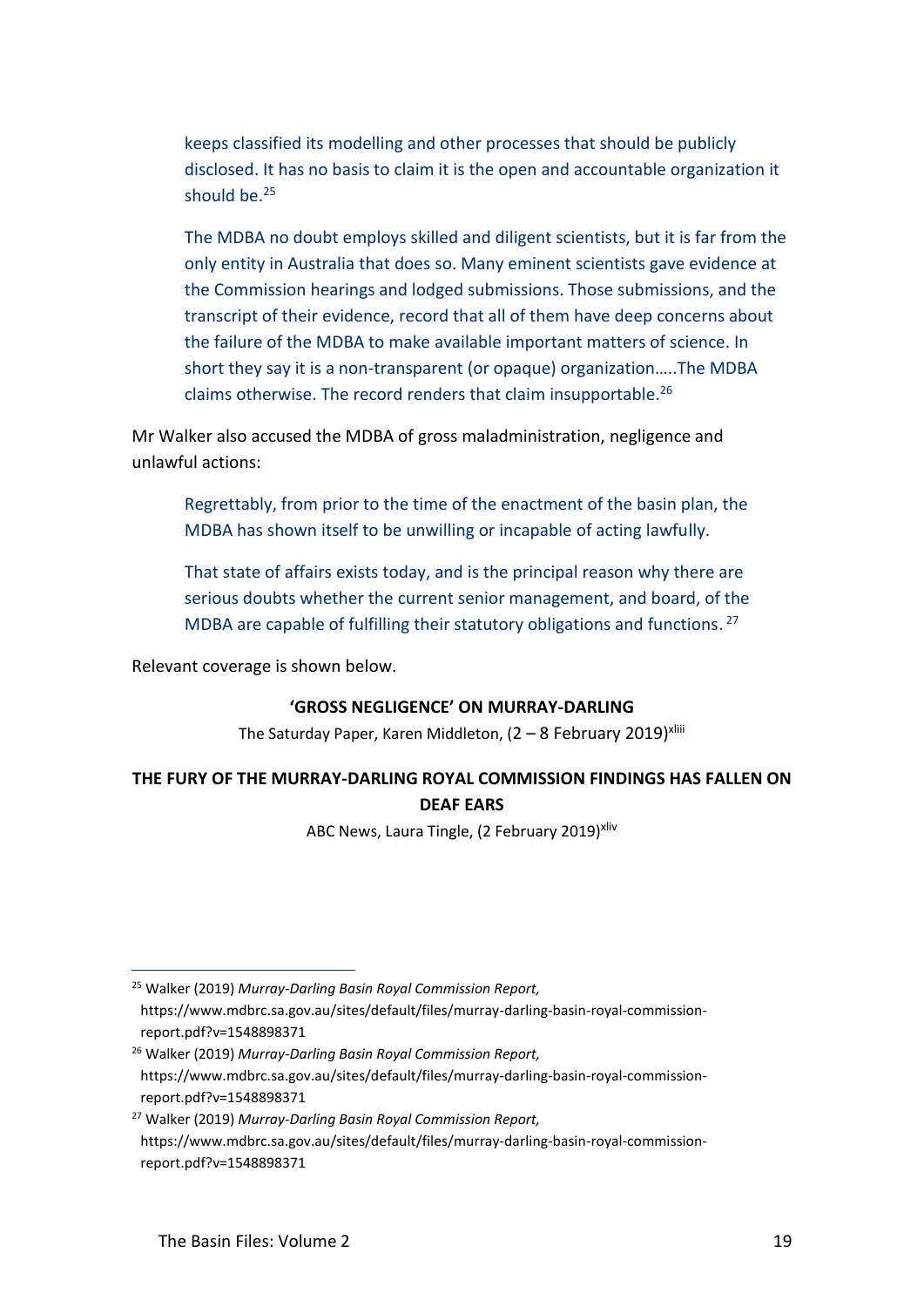#### **WHY DOES WATER ADMINISTRATION REQUIRE 'CLOAK AND DAGGER' SECRECY AKIN TO ASIO?**

The Mandarin, Harley Dennett, (1 February 2019)<sup>xlv</sup>

**'PEOPLE HAVE TO BE NAMED': SCIENTISTS SAY BROKEN MURRAY-DARLING SYSTEM CAN BE FIXED**

ABC News, Nick Kilvert, (1 February 2019)<sup>xlvi</sup>

## **MURRAY-DARLING BASIN ROYAL COMMISSION LAYS BARE THAT 'THE SYSTEM IS SICK', SAY THE PEOPLE IT AFFECTS**

ABC News, Adam Connors and Rural reporters, (31 January 2019)<sup>xlvii</sup>

## **MURRAY-DARLING BASIN ROYAL COMMISSION REPORT FINDS GROSS MALADMINISTRATION**

The Guardian, Anne Davies, (31 January 2019)<sup>xlviii</sup>

# **MURRAY-DARLING HIGH COURT CHALLENGE DROPPED; COMMISSION WON'T CROSS-EXAMINE FEDERAL BUREAUCRATS**

ABC News, Rebecca Puddy and Claire Campbell (30 August 2018)<sup>Xlix</sup>

#### **MURRAY-DARLING WATER SCANDAL**

The Saturday Paper, Karen Middleton, (11-17 August 2018)<sup>|</sup>

# **DRAINING MENINDEE LAKES**

Mr Keelty was defensive of MDBA against significant public criticism it faced after the death of millions of fish at Menindee Lakes in January 2019.

In the summer of 2019 there were a series of mass fish deaths in the Lower Darling and Menindee Lakes. There was a public outcry and extensive media backlash against water resource managers at the State and Commonwealth levels. The MDBA was the focus of intense negative scrutiny…Misinformation about MDBA's and NSW's management actions flooded social and news media for much of the first quarter of the year, limiting the capacity of all organisations and communities to come together in a united approach.

Social media was not managed well by any agency to counter spurious claims about the causes of the fish deaths placing political pressure on providing answers to what were essentially operational and scientific causes.

The Keelty report does not make clear which of the MDBA and NSW's "management actions" were the focus of such scrutiny. However, these actions must certainly include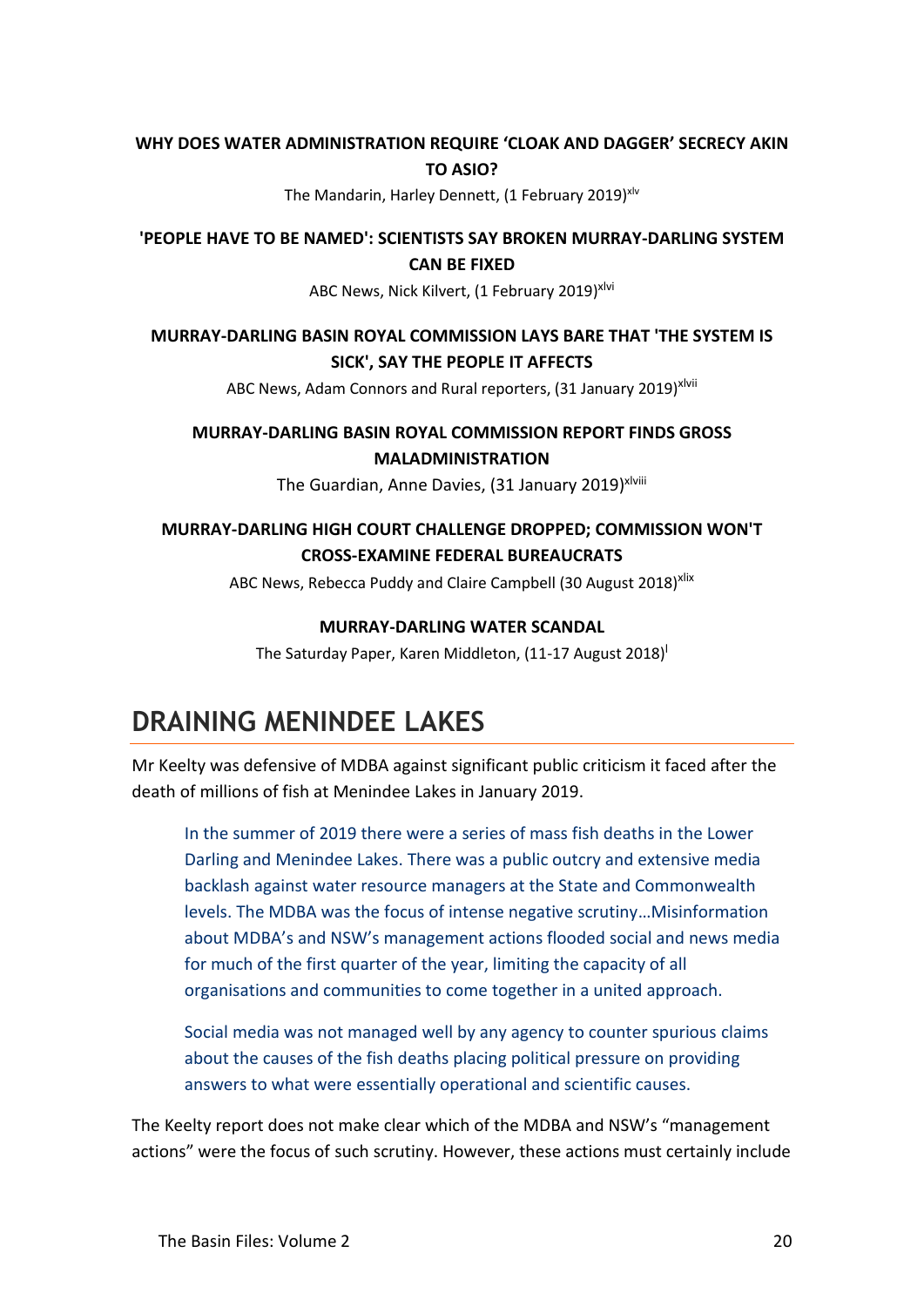the draining of Menindee Lakes in late 2016 and throughout 2017. The Australia Institute published a report in early 2019, which explained that MDBA made releases from Menindee Lakes outside its operating rules.<sup>28</sup> Some of the releases were made while there was flooding at the South Australia border. There is no operational justification (or precedence) for this and it is a direct contradiction of MDBA's operating rules. The Keelty report makes no effort to investigate these issues, instead focusing on the social media and PR strategies of the water agencies.

The South Australian Royal Commissioner asked the South Australian Attorney-General for an extension of time to review the cause of the Menindee fish kills, which was refused. <sup>29</sup> That would have been an opportunity to address any 'spurious' claims. For example, the Royal Commission could have subpoenaed South Australian officials that were part of the decision making for the Menindee releases. Neither of the subsequent independent panels into the fish kills had access to that information.

The Keelty report highlights that explanations from politicians and bureaucrats about the releases were not communicated well.

Although there was a significant amount of community engagement undertaken, the communication strategies of the Commonwealth agencies and departments failed to disseminate the factual information.

No politician or bureaucrat has explained why releases were made when there was flooding at the South Australian border. They have had extensive coverage in the media, including:

# **YOUR RIGHT TO KNOW: THE QUESTIONS THAT AREN'T BEING ANSWERED OUT IN THE BUSH**

The Land, Mike Foley (30 October 2019)<sup>li</sup>

#### **THE DROUGHT**

Q and A, Hamish Macdonald, (28 October 2019)<sup>lii</sup>

# **MENINDEE LAKES: THE SMALL COMMUNITY IN THE GRIP OF AN ECOLOGICAL DISASTER**

Landline, (6 February 2019)<sup>liii</sup>

 $\overline{a}$ <sup>28</sup> Slattery and Campbell (2019), *A fish kill QandA,* https://www.tai.org.au/sites/default/files/P665%20- %20A%20Fish%20Kill%20QandA%20%255bWEB%255d.pdf

<sup>29</sup> Walker (2019) *Letter from Commissioner Bret Walker to Attorney-General Vickie Chapman, 18 January 2019,* https://mdbrcsa.govcms.gov.au/sites/default/files/mdbrc-key-correspondence-letter-to-vickiechapman-20190118.pdf?v=1547768955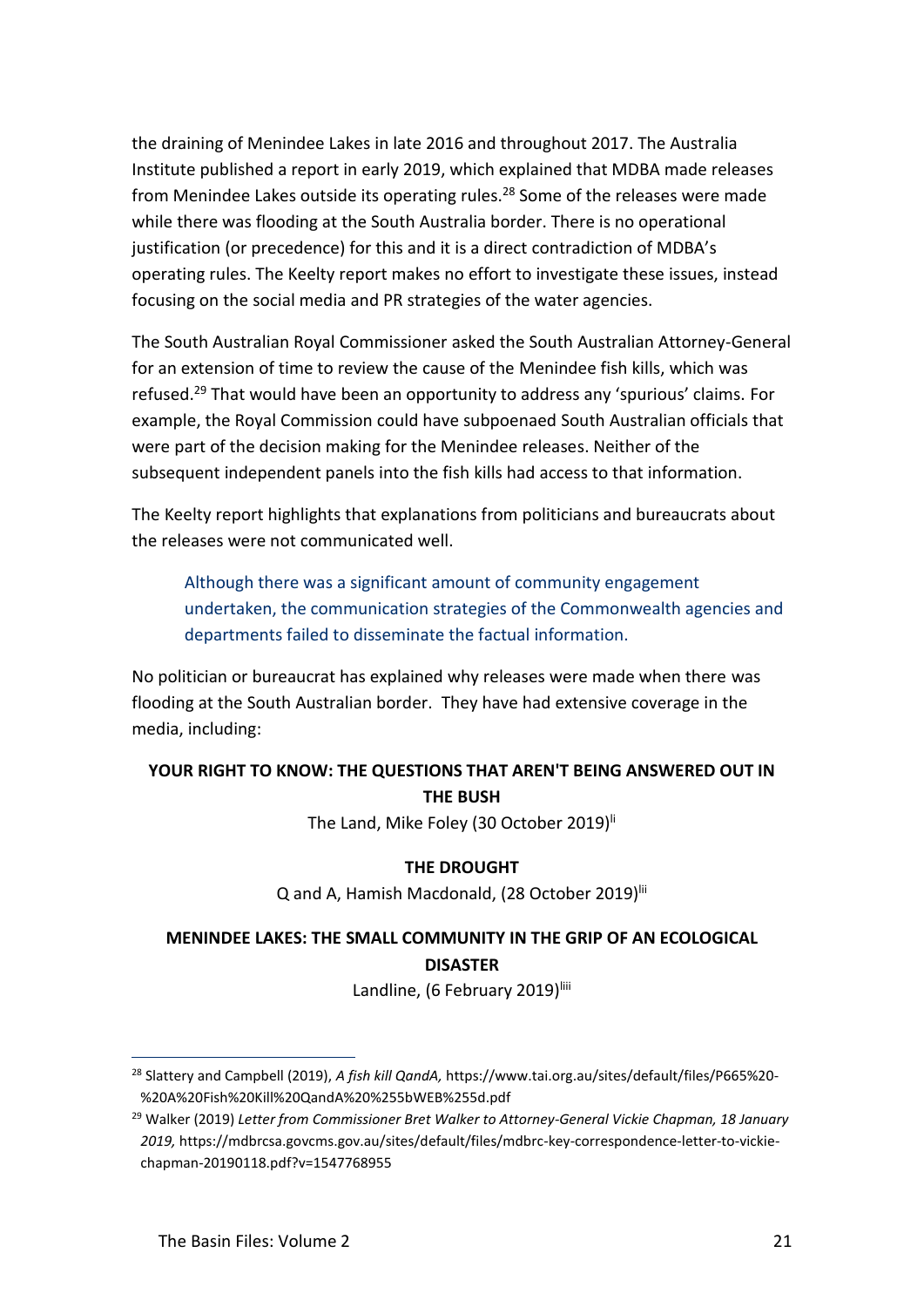## **MASSIVE DARLING RIVER FISH KILL CAUSED BY MISMANAGEMENT, NOT DROUGHT CLAIMS REPORT**

New Matilda, (21 January 2019)liv

#### **MISMANAGEMENT BLAMED FOR MASS FISH DEATHS**

The Standard, Heather McNab and Gemma Najem, (19 January 2019)<sup>lv</sup>

**NEW SOUTH WALES GOVERNMENT LARGELY CULPABLE FOR FISH KILL, REPORT FINDS** The Guardian, Anne Davies, (19 January 2019)<sup>lvi</sup>

**BUREAUCRATS REFUSE RESPONSIBILITY FOR 'ECOLOGICAL DISASTER' ON RIVER** The Sydney Morning Herald, Peter Hannam, (15 January 2019)<sup>lvii</sup>

# **TWO SYDNEY HARBOURS OF WATER TAKEN OUT OF THE MENINDEE LAKES IS THE REASON BEHIND THE FISH KILL: AUSTRALIA INSTITUTE**

The Advertiser, Rodd Campbell, (14 January 2019)<sup>lviii</sup>

**MENINDEE LAKES FISH KILL: HOW DID THE DARLING RIVER GET TO THIS POINT?** FarmOnline[, Mike Foley,](https://www.farmonline.com.au/profile/212/mike-foley) (11 January 2019)lix

# **WATER MINISTERS REJECT CLAIMS OF MISMANAGEMENT OVER MASSIVE MURRAY-DARLING FISH KILL**

Australia News Today, Adam Jacob, (9 January 2019)<sup>1x</sup>

# **BROKEN HILL PIPELINE**

In The Australia Institute's January 2019 report, *A Fish Kill QandA*, we suggested that a possible reason for the draining of Menindee Lakes was to justify the construction of the Broken Hill Pipeline. Since that report was published, documents relating to the Broken Hill Pipeline were made available through a Standing Order in the NSW parliament. However, the Business Case was not delivered through parliament, and instead a hard copy was given to Justen Field MP (Independent) by the NSW Water Minister, Melinda Pavey's office.

The business case clearly states that the pipeline would benefit northern cotton growers (because they would no longer need to send water to Menindee Lakes for Broken Hill's water supply). However, the impact that less water in Menindee Lakes would have on the Lower Darling irrigation sector, who rely solely on Menindee Lakes for their water, was considered out of scope. The documents add significant weight to the hypothesis that the Lakes were drained to facilitate the pipeline, but they do not prove it. Roy Butler MP (Shooters, Farmers and Fishers) is pursuing missing documents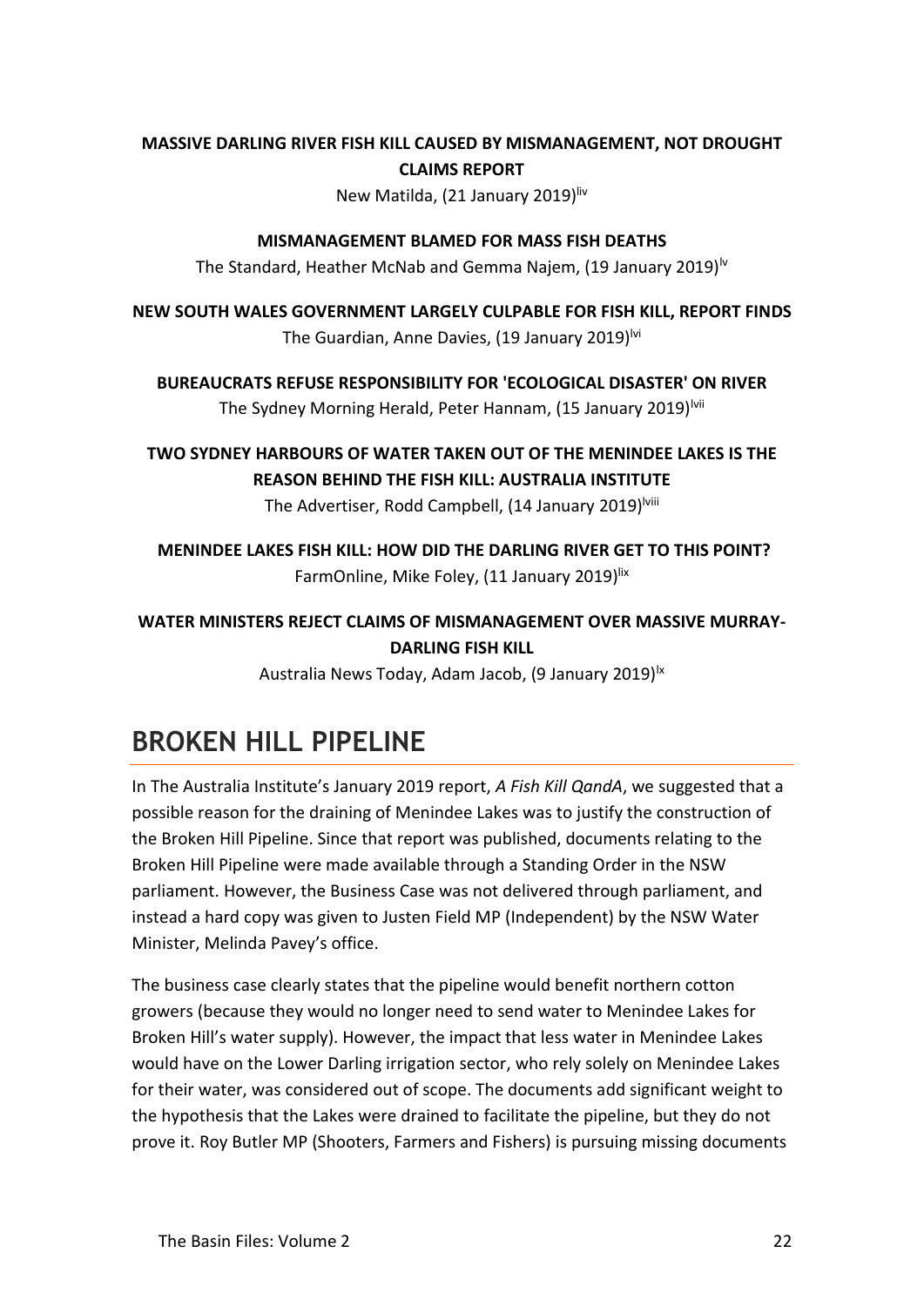from the standing order and the providence of the hard copy business case through the NSW parliamentary process.

The Keelty report makes no mention of these issues of major concern to northern Basin and Darling/Baaka stakeholders despite extensive media coverage:

#### **BRUTAL TRUTH REVEALED IN BUSINESS CASE**

Barrier Daily Truth, Craig Brealey, (16 August 2019)<sup>ki</sup>

#### **SQUEEZED DRY**

The Project (15 August 2019)<sup>Ixii</sup>

## **'DISDAIN': ANGER AS BROKEN HILL PIPE BUSINESS CASE FINALLY RELEASED** The Sydney Morning Herald, Peter Hannam, (15 August 2019)<sup>Ixiii</sup>

**NSW'S BROKEN HILL PIPELINE LEAVES MURRAY DARLING HIGH AND DRY** Farmonline, Mike Foley, (15 August 2019)<sup>lxiv</sup>

**BROKEN HILL PIPELINE AN 'EXPENSIVE GIFT TO IRRIGATORS', MP SAYS** AM, Penny Timms, (15 August 2019)<sup>lxv</sup>

## **DOCUMENTS REVEAL \$500M BROKEN HILL PIPELINE BUILT FOR BENEFIT OF IRRIGATORS**

The Guardian, Anne Davies, (15 July 2019)<sup>lxvi</sup>

# **DROUGHT-STRICKEN BROKEN HILL'S WATER SUPPLY SWITCHED TO MURRAY RIVER AS \$500M PIPELINE TURNED ON**

ABC News, Sara Tomevska and Declan Gooch, (26 February 2019)<sup>lxvii</sup>

## **THE PIPELINE PLAN THAT WILL DRAIN THE LOWER DARLING RIVER DRY**

The Guardian, Anne Davies and Mike Bowers (23 January 2019)<sup>lxviii</sup>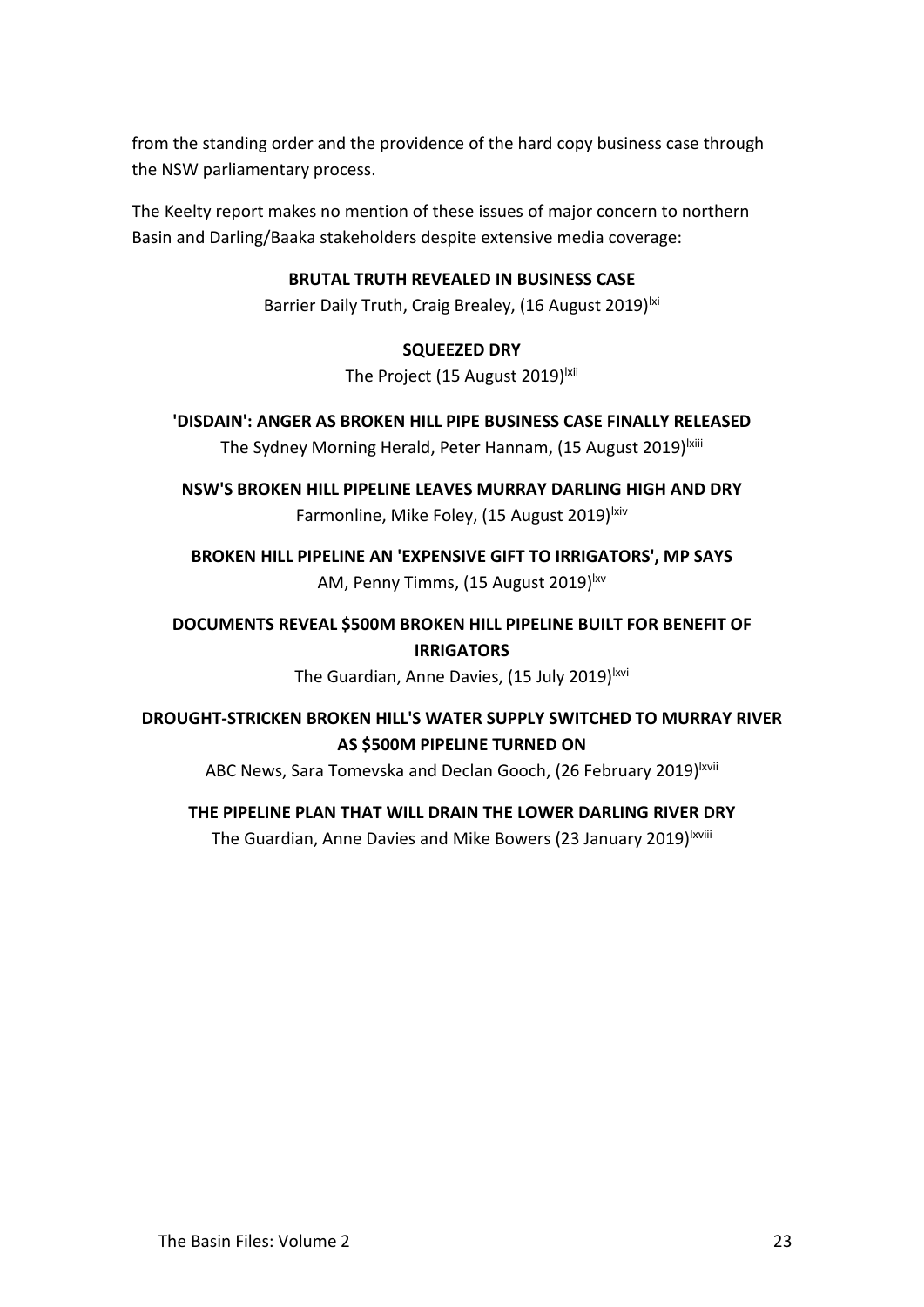# **Floodplain harvesting**

Floodplain harvesting in the Northern Basin is unmeasured and unregulated. The Queensland and NSW governments are in the process of issuing floodplain licences to regulate take. MDBA and NSW have said in many public forums that the Sustainable Diversion Limit under the Basin Plan (the average annual amount of water that can be extracted for irrigation) will increase by the new floodplain harvesting licences. This is despite Bret Walker advising that this will be unlawful.

In NSW, the extractions by floodplain harvesting are required to be limited to the extraction that could have been taken using the 1993/94 level of development.<sup>30</sup> Governments have acknowledged that extraction has increased markedly since then, but they have not provided any public data to date to demonstrate what the current take is.<sup>31</sup>

The Basin Plan estimated that the total average annual take from floodplain harvesting was 210 gigalitres.<sup>32</sup> We estimated that the take from floodplain harvesting in 2016 could be as high as 3,000 gigalitres.<sup>33</sup>

The ability to take more water through floodplain harvesting is likely to have been heavily subsidised through the Commonwealth's efficiency program, which has funded the expansion of private dams. The floodplain harvesting licences are being distributed based on an irrigator's capacity to take and store water.

Floodplain harvesting is a major concern among many Basin stakeholders. The Royal Commissioner said:

Not only do floodplain diversions deny economic opportunities across the Northern Basin, left unregulated they are 'one of the most significant threats to

<sup>30</sup> NSW Government (2019) *Water Management Act 2000,*

https://legislation.nsw.gov.au/~/view/act/2000/92/

<sup>31</sup> Walker (2019) *Murray-Darling Basin Royal Commission Report,*  https://www.mdbrc.sa.gov.au/sites/default/files/murray-darling-basin-royal-commissionreport.pdf?v=1548898371

<sup>32</sup> Australian Government (2018) *Basin Plan 2012,* https://www.legislation.gov.au/Details/F2012L02240

<sup>33</sup> Slattery, Johnson and Campbell (2019) *Owing down the river,* https://www.tai.org.au/content/owingdown-river-0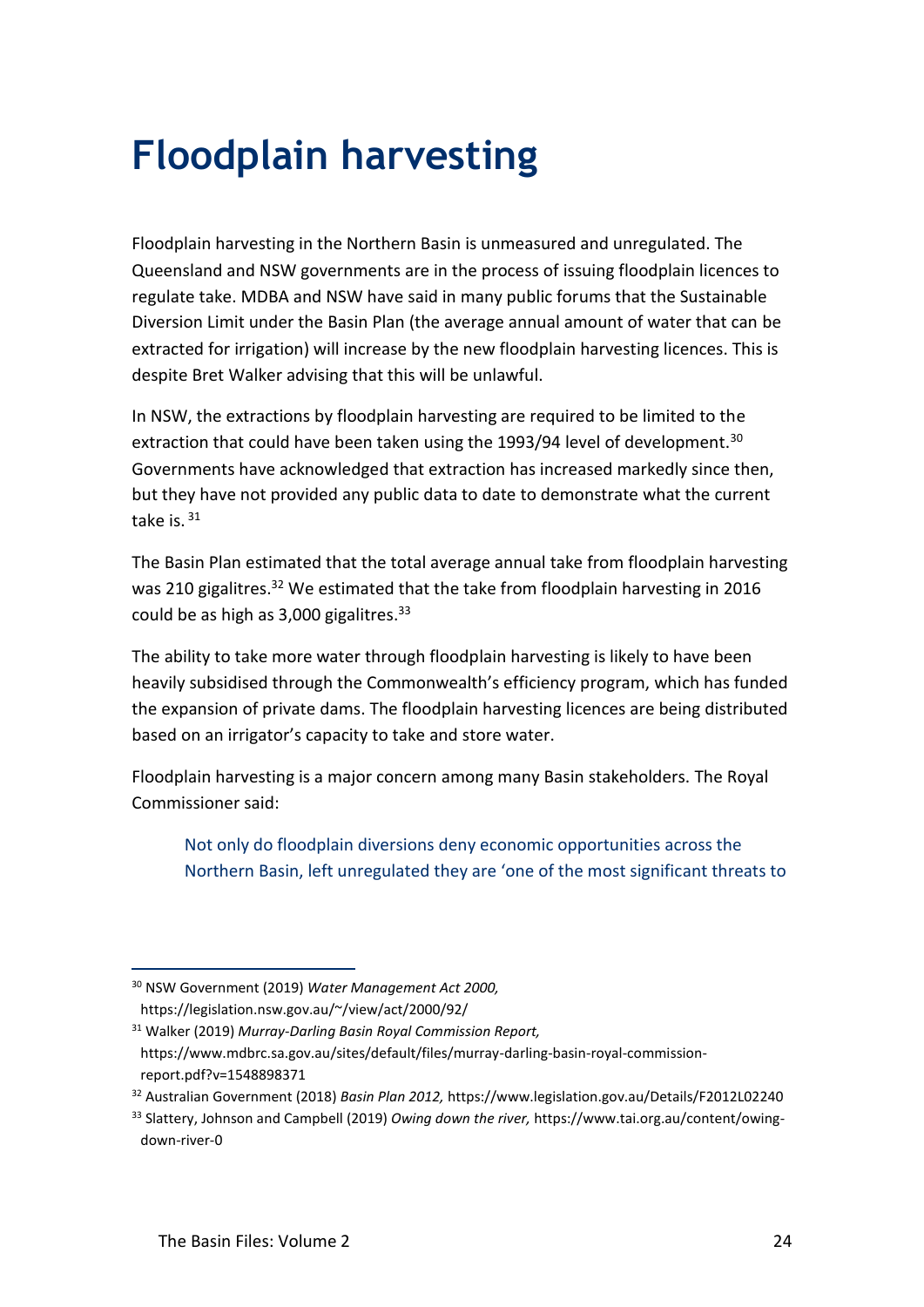## water security in the Northern Murray-Darling Basin' to both licence holders and downstream states.<sup>34</sup>

A large group of unlikely allies signed an open letter to then NSW Water Minister Niall Blair calling for the halt of issuing floodplain harvesting licences until 'a credible, modern and evidence-based system is in place.' The signatories included Aboriginal Nations, floodplain graziers, local Councils, graziers, irrigators, environmental lobby groups and the former Commonwealth Environmental Water Holder.

The Royal Commission report also identified concerns that floodplain harvesting will increase water use.

Based on the evidence before the Commissioner, significant increases in floodplain diversions have resulted in large unaccounted volumes of water being extracted from flows over floodplains. This raises serious concerns about compliance with the long-term cap on diversions (Cap), the assessment of sustainable diversion limits (SDLs), and the achievement of environmental and community outcomes.<sup>35</sup>

It is not clear why New South Wales proposes to assess only those works constructed on or before 3 July 2008. New South Wales risks breaching the Cap should the volume of floodplain diversions licensed be determined by reference to water resource development as of 3 July 2008 and not 30 June 1994. It is not clear how the New South Wales Government will confirm what works were in place as of 3 July 2008 as compared with how much water was capable of extraction by way of floodplain diversions as of 30 June 1994. Absent any information publicly available in this regard, community concerns that licensed floodplain diversions will breach the Cap and contribute to overallocation are well-founded. <sup>36</sup>

Finally, Mr Walker also flagged the public distrust of government's relationship with the irrigation industry:

<sup>34</sup> Walker (2019) *Murray-Darling Basin Royal Commission Report,*  https://www.mdbrc.sa.gov.au/sites/default/files/murray-darling-basin-royal-commissionreport.pdf?v=1548898371

<sup>35</sup> Walker (2019) *Murray-Darling Basin Royal Commission Report,*  https://www.mdbrc.sa.gov.au/sites/default/files/murray-darling-basin-royal-commissionreport.pdf?v=1548898371

<sup>36</sup> Walker (2019) *Murray-Darling Basin Royal Commission Report,*  https://www.mdbrc.sa.gov.au/sites/default/files/murray-darling-basin-royal-commissionreport.pdf?v=1548898371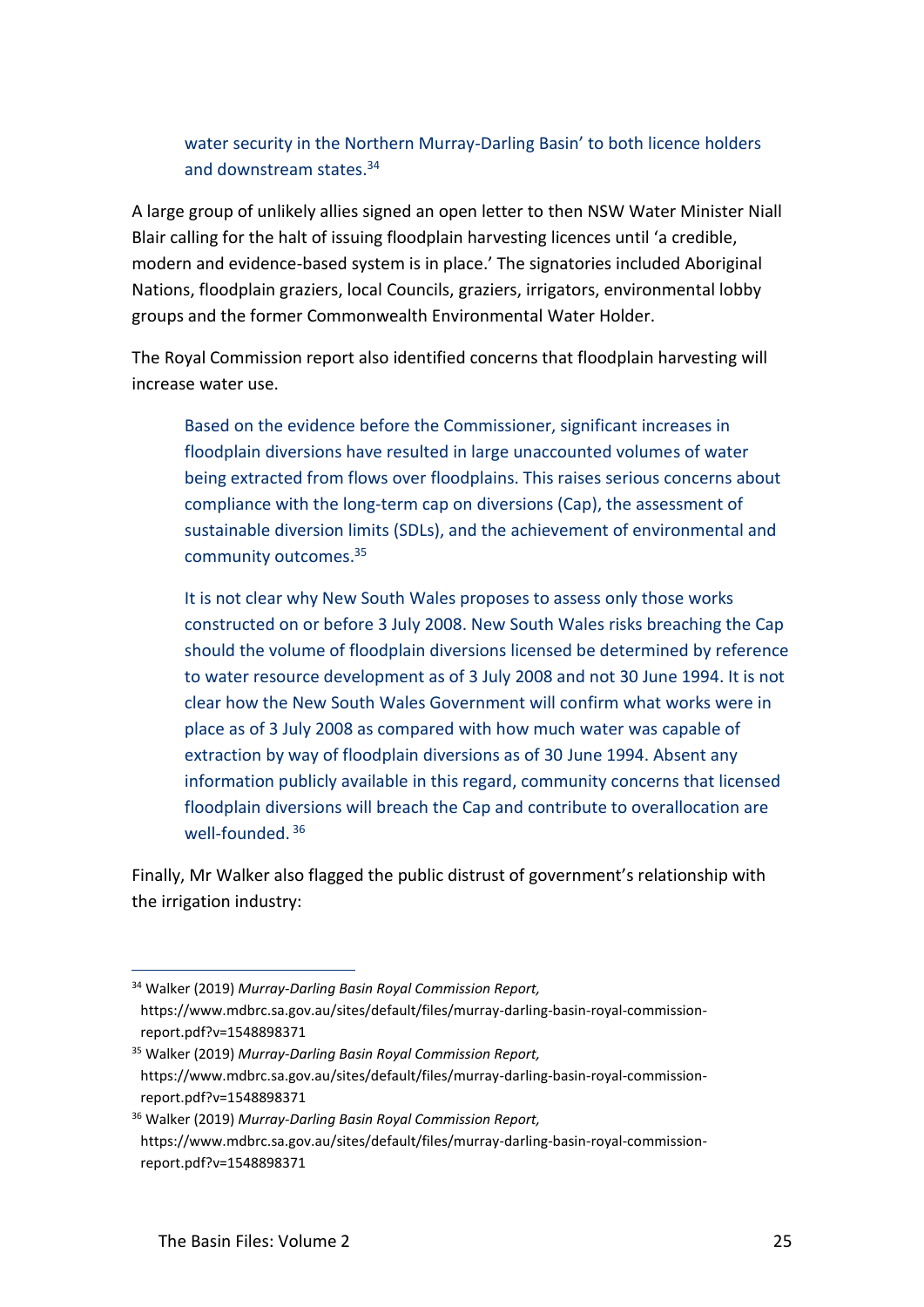Given the level of public scepticism about the relationship between the New South Wales Government and irrigation groups, it is remarkable that the policy proposes to remodel the long-term average level of take by consulting with irrigators only. This approach is contrary to the recommendations made by Mr Matthews. The same is true regarding the proposal not to advertise applications for supply works approval. The approval of large on-farm infrastructure is a matter of significant public interest. There is no justifiable reason why such applications should not be publicly known and, if necessary, subject to community objection, particularly having regard to the potential nuisance caused by these structures.<sup>37</sup>

Inexplicably, the Keelty report is silent on floodplain harvesting. Relevant coverage of this issue includes:

#### **NSW GOVERNMENT GRANTED 18-MONTH EXTENSION AND EXTRA \$7.9M MILLION FOR FLOODPLAIN HARVESTING PLAN**

The Daily Telegraph, Clare Armstrong, (September 27 2019) Kix

# **COTTON FARMER DEFENDS WATER USE IN DROUGHT-HIT MURRAY-DARLING BASIN, AS ECOLOGISTS WARN OF 'TIPPING POINT'**

ABC News, Rachel Carbonell, (12 May 2019)<sup>lxx</sup>

**TAKING WATER FROM THE TOP MEANS LESS AT THE BOTTOM, SAY IRRIGATORS**

The Land, Dan Pedersen (27 March 2019)<sup>lxxi</sup>

**NSW WATER POLICY GIVEAWAY PROMISES MORE ECOLOGICAL DISASTER**

The District Bulletin, The Bulletin and Nature conservation Council, (15 March 2019)<sup>lxxii</sup>

#### **PERVERSE POLICY: DARLING IN 'DEBT'**

Barrier Daily Truth, Craig Brealey, (15 March 2019) | xxiii

#### **'RIVER DEBT' MEANS BARWON-DARLING RECOVERY LIKELY TO LAG RAIN'S RETURN**

The Sydney Morning Herald, Peter Hannam, (15 March 2019)<sup>Ixxiv</sup>

# **'THE RIVER IS SICK': NSW URGED TO HALT FLOODPLAIN HARVESTING IN MURRAY-**

**DARLING**

The Guardian, Anne Davies, (7 March 2019)<sup>1xxv</sup>

<sup>37</sup> Walker (2019) *Murray-Darling Basin Royal Commission Report,*  https://www.mdbrc.sa.gov.au/sites/default/files/murray-darling-basin-royal-commissionreport.pdf?v=1548898371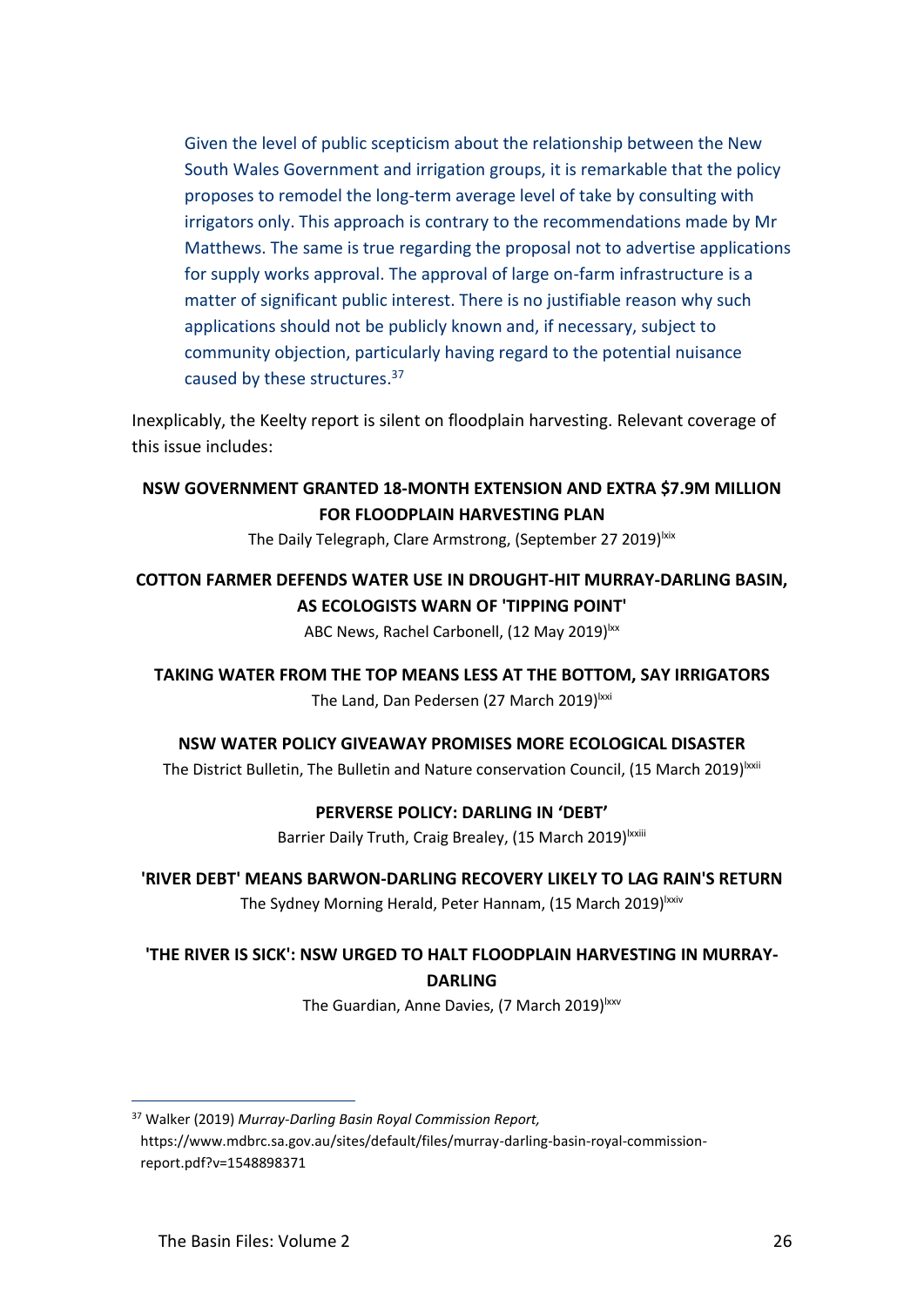#### **GROUPS UNITE AGAINST BASIN WATER HARVESTS**

The Border Mail, Matt Coughlan, (7 March 2019)<sup>Ixxvi</sup>

#### **MURRAY DARLING WATER ALLOCATION NEEDS TO BE RECONSIDERED, SAYS SENATOR**

#### NITV, Nakari Thorpe (22 February 2019)<sup>Ixxvii</sup>

#### **'DON'T EXPORT OUR RIVERS': PUSH FOR EXPORT BAN ON COTTON**

The Sydney morning Herald, Peter Hannam (4 February 2019)<sup>Ixxviii</sup>

**PHOTOS REVEAL QUEENSLAND COTTON FARMS FULL OF WATER WHILE DARLING RIVER RUNS DRY**

The Guardian, Anne Davies, (31 January 2019) lxxix

**DARLING RIVER FISH KILL: COTTON INDUSTRY SAYS IT WON'T BE 'THE WHIPPING BOY' FOR DISASTER**

The Guardian, Lisa Cox (10 January 2019)<sup>1xxx</sup>

#### **FLOOD WATER WILDCARD HITS THE TABLE**

The Coonamble Times, (31 May 2018)<sup>Ixxxi</sup>

## **ABC'S MURRAY DARLING BASIN FLOODPLAIN HARVESTING POLICY COVERAGE MISLEADING, GOVERNMENT SAYS**

The Land, Alex Druce and Mike Foley, (30 May 2018)<sup>Ixxxii</sup>

## **MURRAY-DARLING: STATE PLAN TO GIVE IRRIGATORS WATER 'FREE-FOR-ALL' COULD THREATEN WETLANDS**

ABC News, Michael Slezak, (28 May 2018)<sup>lxxxiii</sup>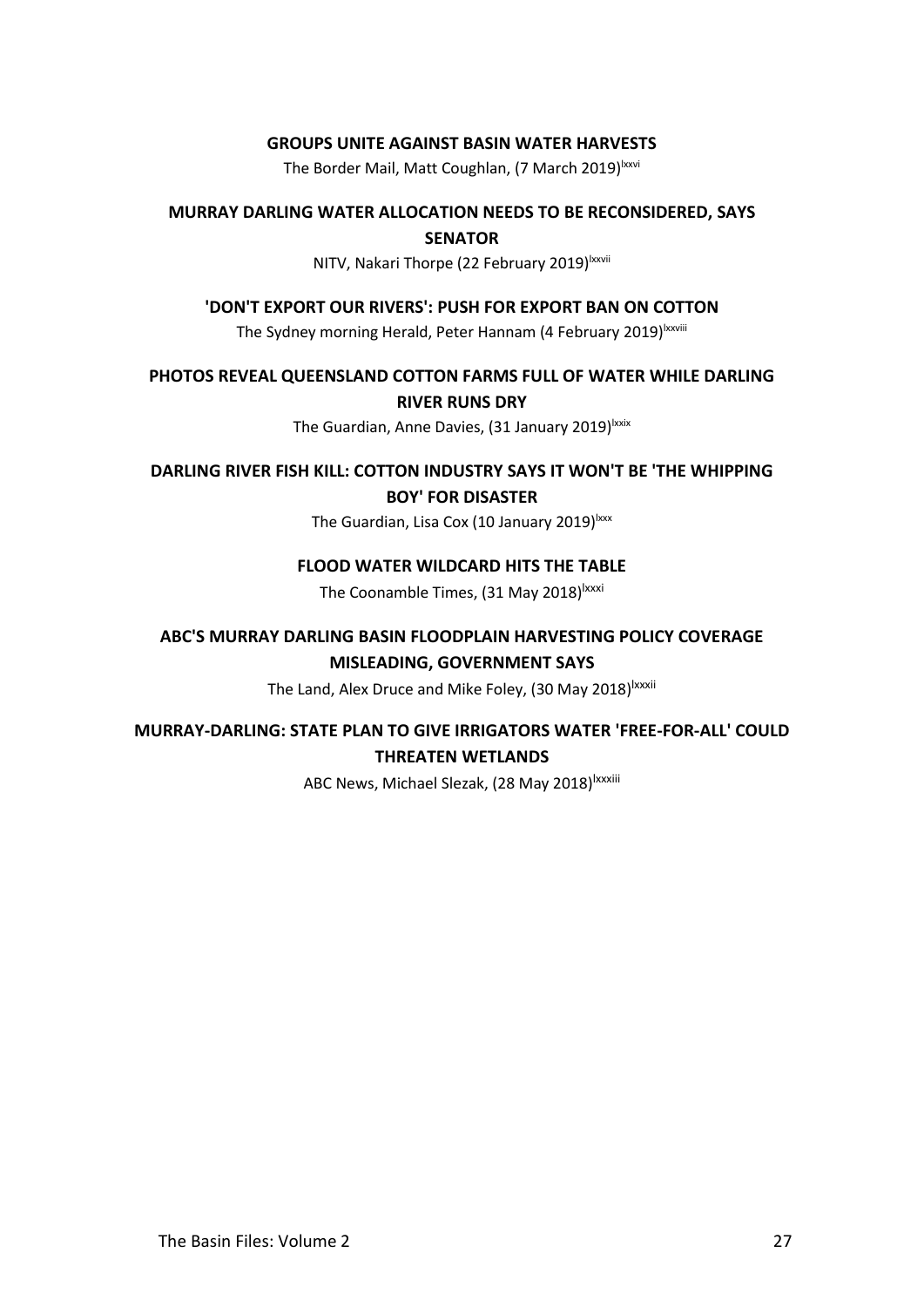# **Conclusion**

The scandals that have plagued the implementation of the Basin Plan threaten the reform itself. Politicians, bureaucrats and rent seekers are consistent in their messaging to 'save the plan'. However, there is little space to undertake an honest assessment of what has gone wrong with the implementation of the Basin Plan.

It is unreasonable to expect Mr Keelty to have investigated the myriad of issues affecting the Northern Basin. He started with no experience in water, had no powers and was poorly resourced.

However, even with those limitations, it is extraordinary that Mr Keelty failed to even mention the most highly fraught issues in the Northern Basin – floodplain harvesting and the Commonwealth's efficiency program. It is also extraordinary that Mr Keelty accepted the MDBA's justification of the draining of Menindee Lakes, when they are the party accused of wrongdoing.

It is implausible that Mr Keelty is unaware of the public criticism of aspects of the Basin Plan and its implementation. There have been hundreds of media reports across all forms of media: tabloid and broadsheet, AAP and long form, ABC and commercial television and radio. Many stories made international news. It is extraordinary that Mr Keelty did not speak to any of the key critics.

The Australia Institute has published many reports that are critical of the implementation of the Basin Plan. Our research themes include the maladministration of taxpayers' money by water agencies; the shift of wealth, water and power under the water reforms; the demise of irrigation industries and subsequently communities. Responses from politicians, agencies and rent seekers are typically denial, accusations of a hidden agenda, or personal attacks. Never the issues we have raised.

Mr Keelty's report does a disservice to every stakeholder in the Basin. The issues plaguing the Basin Plan will not disappear and they cannot be hidden forever. The truth will come out eventually. While some parties attempt to 'hear no evil', the social licence of the irrigation industry continues to be damaged; agricultural industries and communities will continue their decline; the crisis facing ecosystems will not be halted; and the opportunities to do anything about that are narrowed.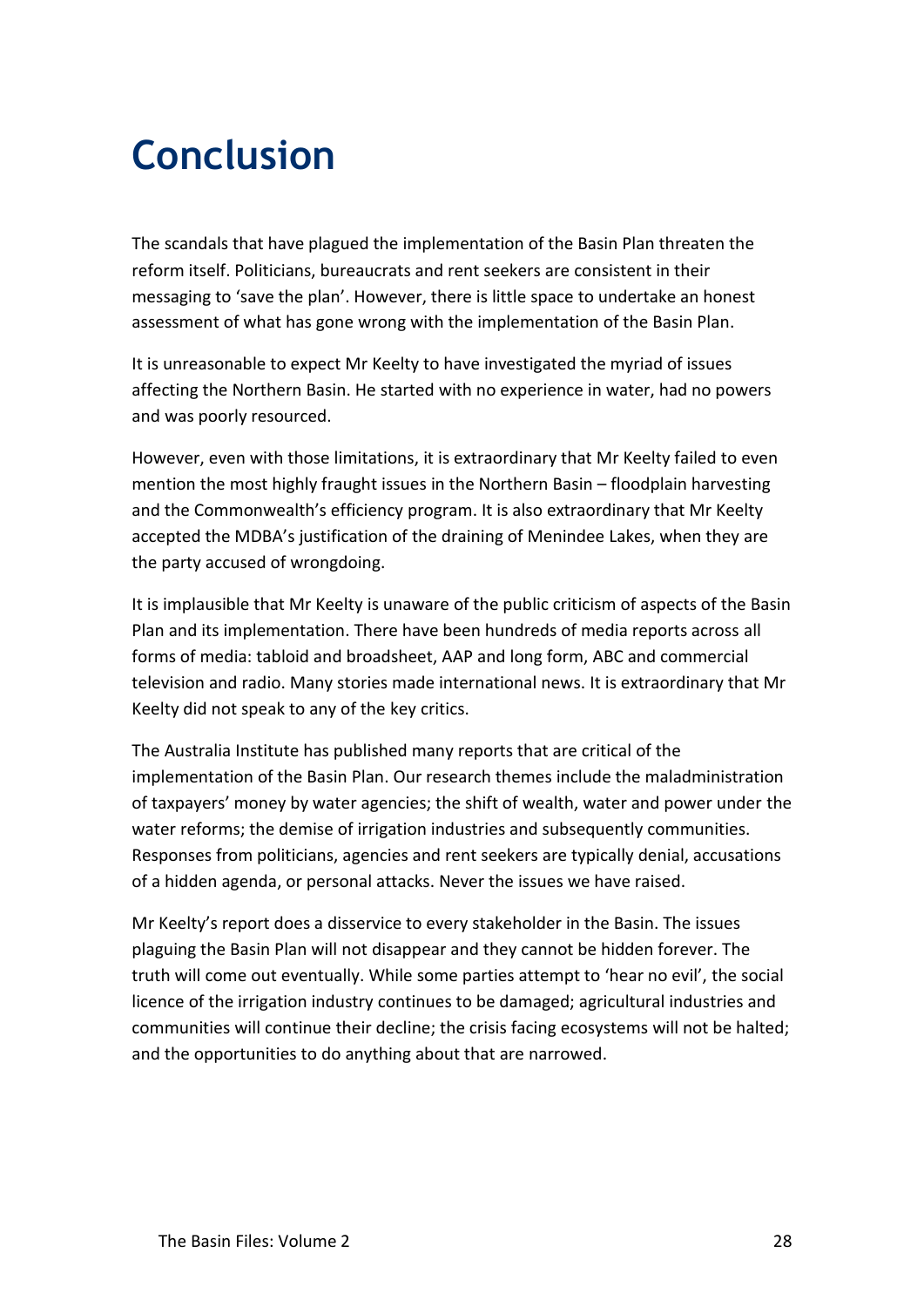# **Links**

 $\overline{a}$ 

<sup>i</sup> <https://www.abc.net.au/news/2019-11-27/mdb-insepctor-general-role/11741638>

ii [https://www.thesaturdaypaper.com.au/news/politics/2019/11/02/former-afp-chief-eyes-water](https://www.thesaturdaypaper.com.au/news/politics/2019/11/02/former-afp-chief-eyes-water-officials/15726132009001)[officials/15726132009001](https://www.thesaturdaypaper.com.au/news/politics/2019/11/02/former-afp-chief-eyes-water-officials/15726132009001)

iii [https://www.abc.net.au/news/rural/2019-09-03/mick-keelty-southern-murray-darling-basin](https://www.abc.net.au/news/rural/2019-09-03/mick-keelty-southern-murray-darling-basin-tour/11470352)[tour/11470352](https://www.abc.net.au/news/rural/2019-09-03/mick-keelty-southern-murray-darling-basin-tour/11470352)

iv https://www.abc.net.au/news/2019-08-05/murray-darling-basin-plan-untenable-says-nsw/11382396 <sup>v</sup> <https://www.crikey.com.au/2019/08/02/murray-darling-inspector-general/>

vi [https://www.abc.net.au/news/2019-08-01/inspector-general-to-oversee-murray-darling-basin](https://www.abc.net.au/news/2019-08-01/inspector-general-to-oversee-murray-darling-basin-integrity/11371966)[integrity/11371966](https://www.abc.net.au/news/2019-08-01/inspector-general-to-oversee-murray-darling-basin-integrity/11371966)

vii https://www.thesaturdaypaper.com.au/news/politics/2019/04/27/keelty-warns-river-ripecorruption/15562872008055

viii https://www.smh.com.au/politics/nsw/murray-darling-water-plan-has-high-chance-of-failure-report-20191215-p53k57.html

ix https://www.smh.com.au/politics/federal/revealed-how-much-water-will-be-lost-if-nsw-exits-basinplan-20191215-p53k3v.html

<sup>x</sup> https://www.theage.com.au/politics/victoria/water-wars-escalate-as-victoria-slams-murray-darlingpower-shift-20191209-p53i9g.html

xi https://www.abc.net.au/radionational/programs/breakfast/the-tangled-web-of-the-murray-darlingbasin-plan/11768184

xii https://www.smh.com.au/politics/federal/nationals-push-to-reclaim-environmental-water-forfarmers-undermines-basin-plan-20191204-p53gr7.html

xiii https://mobile.abc.net.au/news/2019-12-04/murray-darling-basin-plan-littleproud-says-no-waterpromised/11764372?pfmredir=sm

xiv https://www.theaustralian.com.au/nation/politics/nsw-deputy-premier-john-barilaro-issues-waterdemands-to-canberra/news-story/a1fc0ae2018cf2c572f2036e1bbce866

xv https://www.abc.net.au/news/rural/2019-12-03/protesting-irrigators-say-water-sharing-to-bereviewed/11759388

xvi https://www.theland.com.au/story/6522575/irrigators-demand-littleproud-can-the-plan/ xvii https://www.smh.com.au/politics/federal/morrison-government-considers-abandoning-1-billionwater-projects-20191125-p53dxs.html

xviii [https://www.dailytelegraph.com.au/news/national/we-will-rip-up-murray-darling-basin-plan](https://www.dailytelegraph.com.au/news/national/we-will-rip-up-murray-darling-basin-plan-barilaro/video/1fde149b904ece780f4d6ad4a4c7fbd4)[barilaro/video/1fde149b904ece780f4d6ad4a4c7fbd4](https://www.dailytelegraph.com.au/news/national/we-will-rip-up-murray-darling-basin-plan-barilaro/video/1fde149b904ece780f4d6ad4a4c7fbd4)

xix https://www.news.com.au/national/breaking-news/calls-for-calm-amid-nsw-basin-plan-threat/newsstory/551c25961099fd83be53dce648e6b410

xx https://www.theland.com.au/story/6447853/pause-the-basin-plan-politicians-urged/

xxi https://www.abc.net.au/news/2019-09-05/angry-farmers-throw-effigy-of-water-minister-intomurray-river/11483520

xxii https://www.theguardian.com/australia-news/2019/apr/09/farmers-protest-is-a-sign-water-politicsis-about-to-go-into-hyperdrive

xxiii https://www.abc.net.au/radionational/programs/breakfast/report-throws-doubt-on-value-ofmurray-darling-basin-dams/11581278

xxiv https://theconversation.com/dams-are-being-built-but-they-are-private-australia-institute-124807 xxv https://medium.com/@TheAustraliaInstitute/the-latest-murray-darling-basin-scandal-explained-2b414b866849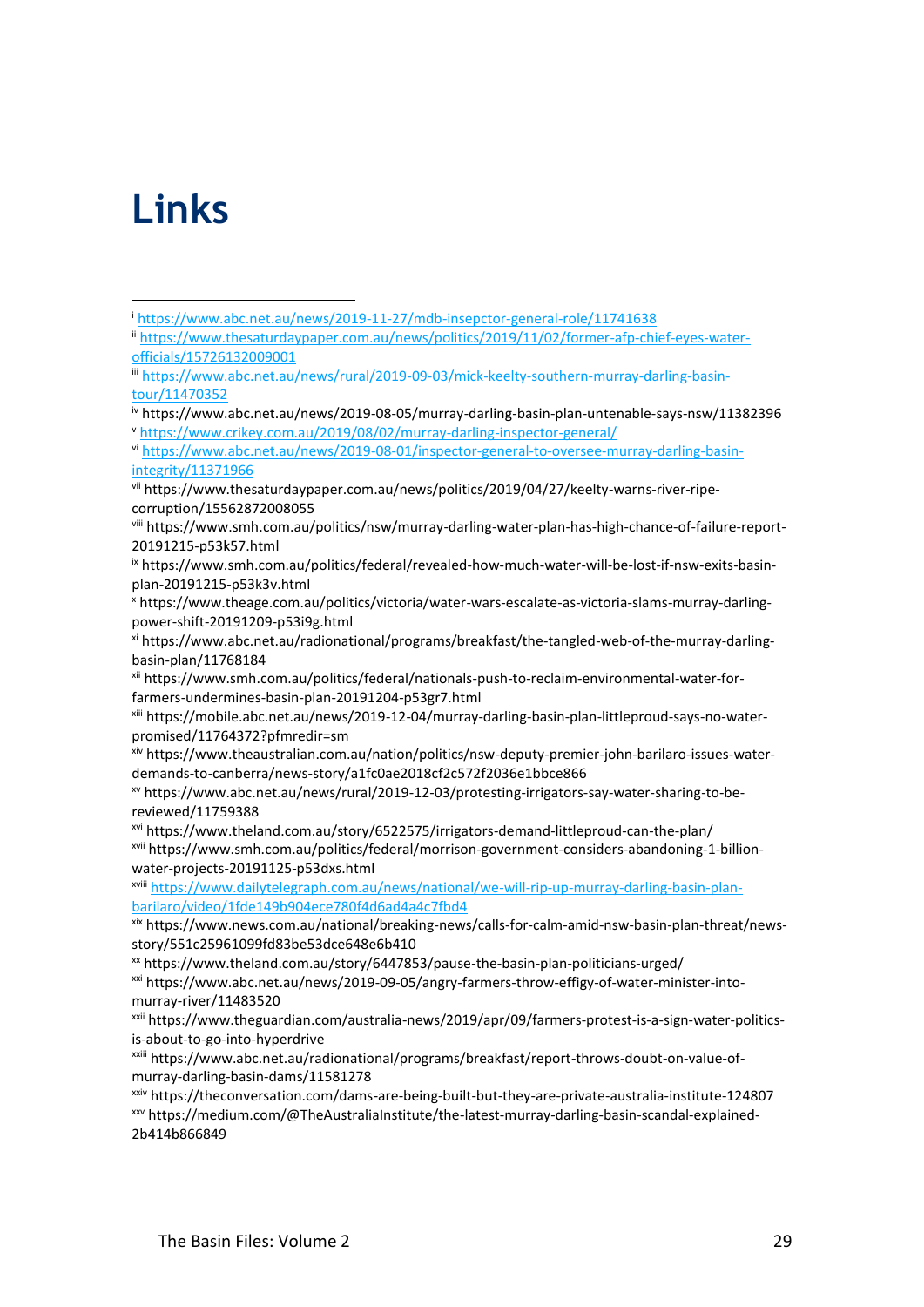xxvi https://www.themandarin.com.au/111344-like-pink-batts-for-farmers-minister-defendsquestionable-irrigation-efficiency-grants/

xxvii https://www.abc.net.au/news/2019-07-08/taxpayers-helping-fund-murray-darling-basinexpansion/11279468

xxviii https://www.abc.net.au/4corners/cash-splash/11289412

**.** 

xxix https://www.theguardian.com/australia-news/2019/mar/14/murray-darling-buybacks-twice-ascheap-as-efficiency-projects

xxx https://www.abc.net.au/news/2019-03-06/billions-of-litres-of-water-missing-from-murray-darlingbasin/10873782

xxxi https://www.abc.net.au/news/2018-08-28/cotton-executives-20-million-fraud-allegation-normanfarming/10172736

xxxii https://www.examiner.com.au/story/5612274/queensland-farmers-face-20m-govt-fraud-charges/ xxxiii https://www.theguardian.com/australia-news/2019/jun/06/barnaby-joyce-approved-plan-to-chase-80m-water-buyback-documents-show

xxxiv [https://www.theguardian.com/australia-news/2019/may/17/angus-taylors-oxford-rowing-mate](https://www.theguardian.com/australia-news/2019/may/17/angus-taylors-oxford-rowing-mate-one-of-main-beneficiaries-of-80m-water-deal)[one-of-main-beneficiaries-of-80m-water-deal](https://www.theguardian.com/australia-news/2019/may/17/angus-taylors-oxford-rowing-mate-one-of-main-beneficiaries-of-80m-water-deal)

xxxv [https://www.theguardian.com/australia-news/2019/may/02/angus-taylor-says-he-did-not-set-up](https://www.theguardian.com/australia-news/2019/may/02/angus-taylor-says-he-did-not-set-up-caymans-structure-on-80m-water-buyback)[caymans-structure-on-80m-water-buyback](https://www.theguardian.com/australia-news/2019/may/02/angus-taylor-says-he-did-not-set-up-caymans-structure-on-80m-water-buyback)

xxxvi [https://www.smh.com.au/national/all-hell-broke-loose-the-strange-story-behind-joyce-taylor-and](https://www.smh.com.au/national/all-hell-broke-loose-the-strange-story-behind-joyce-taylor-and-watergate-20190426-p51hjm.html)[watergate-20190426-p51hjm.html](https://www.smh.com.au/national/all-hell-broke-loose-the-strange-story-behind-joyce-taylor-and-watergate-20190426-p51hjm.html)

xxxvii https://www.theguardian.com/global/video/2019/apr/23/labor-labor-labor-labor-barnaby-joycesbizarre-interview-on-rn-drive-video

xxxviii https://www.theguardian.com/commentisfree/2019/apr/25/barnaby-joyce-and-watergate-thewater-buybacks-scandal-explained

xxxix [https://www.smh.com.au/politics/federal/water-buyback-criticism-a-joke-says-company-at-centre](https://www.smh.com.au/politics/federal/water-buyback-criticism-a-joke-says-company-at-centre-of-scandal-20190424-p51gu1.html)[of-scandal-20190424-p51gu1.html](https://www.smh.com.au/politics/federal/water-buyback-criticism-a-joke-says-company-at-centre-of-scandal-20190424-p51gu1.html)

xl https://www.theguardian.com/australia-news/2019/apr/25/new-questions-raised-over-calculationsbehind-80m-water-buyback

xli [https://www.abc.net.au/news/2019-04-20/agriculture-department-stands-by-water](https://www.abc.net.au/news/2019-04-20/agriculture-department-stands-by-water-buybacks/11033530)[buybacks/11033530](https://www.abc.net.au/news/2019-04-20/agriculture-department-stands-by-water-buybacks/11033530)

xlii [https://10daily.com.au/shows/theproject/exclusive/a190418jmb/hamish-investigates-did-the](https://10daily.com.au/shows/theproject/exclusive/a190418jmb/hamish-investigates-did-the-government-just-waste-80-million-buying-water-20190418)[government-just-waste-80-million-buying-water-20190418](https://10daily.com.au/shows/theproject/exclusive/a190418jmb/hamish-investigates-did-the-government-just-waste-80-million-buying-water-20190418)

xliii https://www.thesaturdaypaper.com.au/news/environment/2019/02/02/gross-negligence-murraydarling/15490260007383

xliv https://www.abc.net.au/news/2019-02-02/murray-darling-royal-commission-deaf-ears/10772294 xlv https://www.themandarin.com.au/103559-why-does-water-administration-require-cloak-anddagger-secrecy-akin-to-asio/

xlvi https://www.abc.net.au/news/science/2019-02-01/scientists-say-broken-murray-darling-system-canbe-fixed/10767942

xlvii https://www.abc.net.au/news/rural/2019-01-31/murray-darling-basin-royal-commission-reportsays-system-is-sick/10766786

xlviii https://www.theguardian.com/australia-news/2019/jan/31/murray-darling-basin-royal-commissionreport-finds-gross-maladministration

xlix https://www.abc.net.au/news/2018-08-29/murray-darling-royal-commission-high-court-actionabandoned/10179776

<sup>l</sup> https://www.thesaturdaypaper.com.au/news/rural/2018/08/11/murray-darling-waterscandal/15339096006694

li https://www.theland.com.au/story/6465648/something-fishy-hidden-in-the-bush/

lii https://www.abc.net.au/qanda/2019-28-10/11624850

liii https://www.abc.net.au/landline/menindee-lakes:-the-small-community-in-the-grip-of/10787118

liv https://newmatilda.com/2019/01/21/massive-darling-river-fish-kill-caused-mismanagement-notdrought-claims-report/